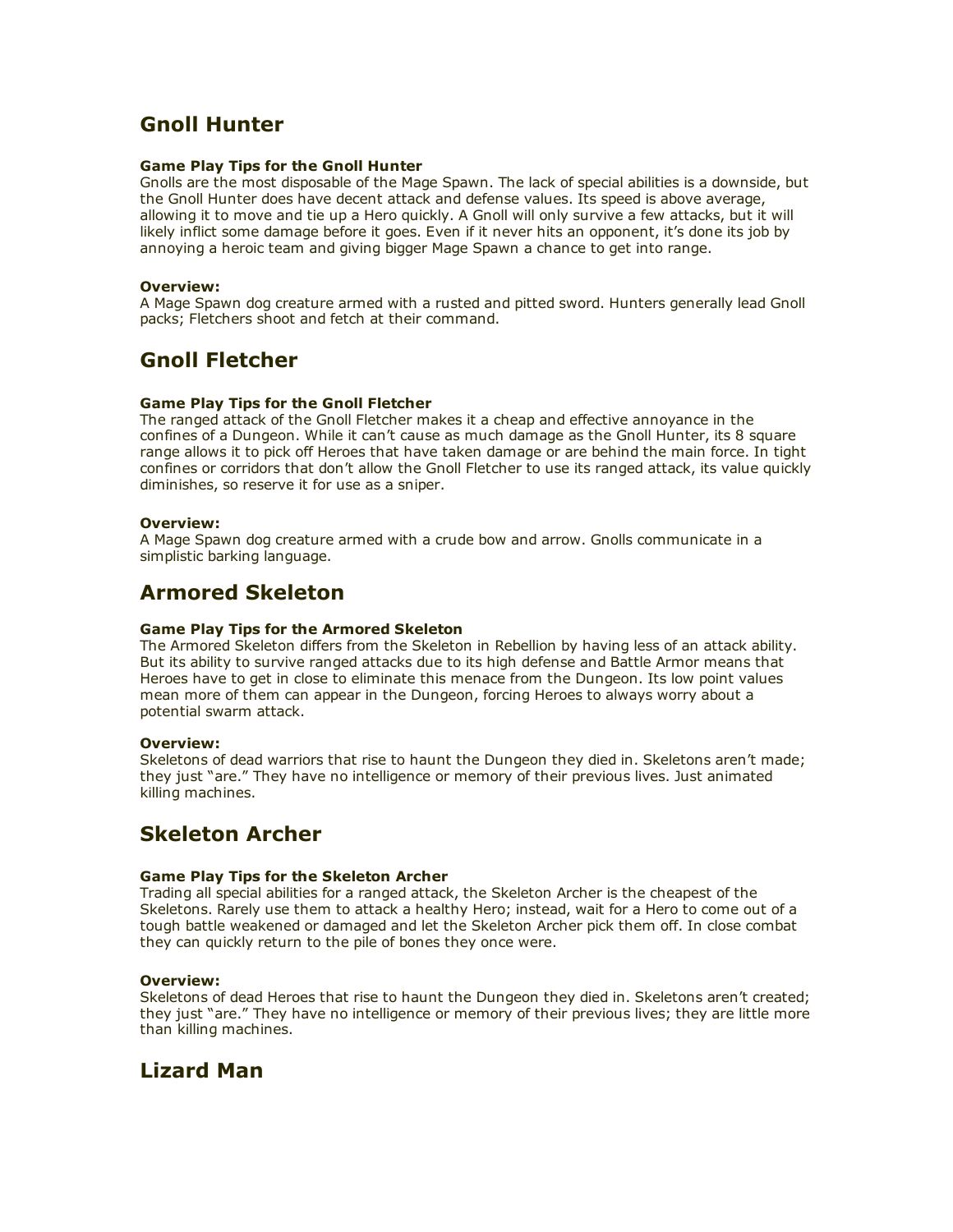### Game Play Tips for the Lizard Man

The Lizard Man is the only Dungeon set Mage Spawn with the Aquatic special ability. But unlike other Mage Spawn with Aquatic, like the Shelled One or Deep Spawn, the Lizard Man is very fast, with a speed that equals or exceeds that of the Heroes it battles. Place the Lizard Man in a chamber with water, and it will always be able to attack while those around it are bogged down in the foul waters of the Dungeon.

### Overview:

A Mage Spawn lizard creature that prowls dark, dank places. Typically travel in swarms. Lizard Men come from one Lizard mother, who lays hundreds of eggs in shallow swamp pools. Only the strong survive; the rest are killed and eaten.

# Gargoyle

## Game Play Tips for the Gargoyle

The Gargoyle's strength comes from its ability to use its flying ability in the tight confines of the Dungeon. It has an excellent speed value, which allow it to fly a great distance and still attack, as well as break away from one battle and dive right into another. While the Gargoyle has only average attack power, it is very difficult to hit the stone-skinned menace, forcing a Heroic team to send its toughest fighter to take out this Spawn.

### Overview:

A Mage Spawn is a kind of devil with nearly impervious, stony skin. Much like Ki Devils, Gargoyles are shaped by wizards and are not born. Most people believe that Gargoyles are statues animated by evil spirits, but this is not the case.

# Magma Guardian

## Game Play Tips for the Magma Guardian

Living earth twisted and formed into something resembling a human, the Magma Guardian is a very tough Mage Spawn to take out. With Battle Armor and a very high defense value for its point cost, ranged attacks are nearly useless against it. Heroes are forced to move and fight it on its own terms. Magma Guardians are very slow, but they will attempt to close and fight to the bitter end. This can be bad for a Hero that can't overcome its high molten defenses.

## Overview:

A Primal Mage Spawn that thrives on flame and heat. Often used to guard treasure for wizards deep underground.

## Satyr

## Game Play Tips for the Satyr

Truly annoying to every Hero who encounters it, the seemingly weak Satyr continues to defy logic and survive longer than it should in combat. With its average attack and defense values, Heroes constantly underestimate the Satyr's ability to Dodge even the most powerful blow. Using its Nimble special ability to move great distances and still attack, the Satyr will sticka around long enough to frustrate and even take out overconfident or weakened Heroes.

## Overview:

A whimsical trickster that loves to waylay, beguile and eat Heroes. They tend to run off with attractive females and then force lovers or family members to rescue the captives from the most hideous circumstances.

# Potbellied Gremlin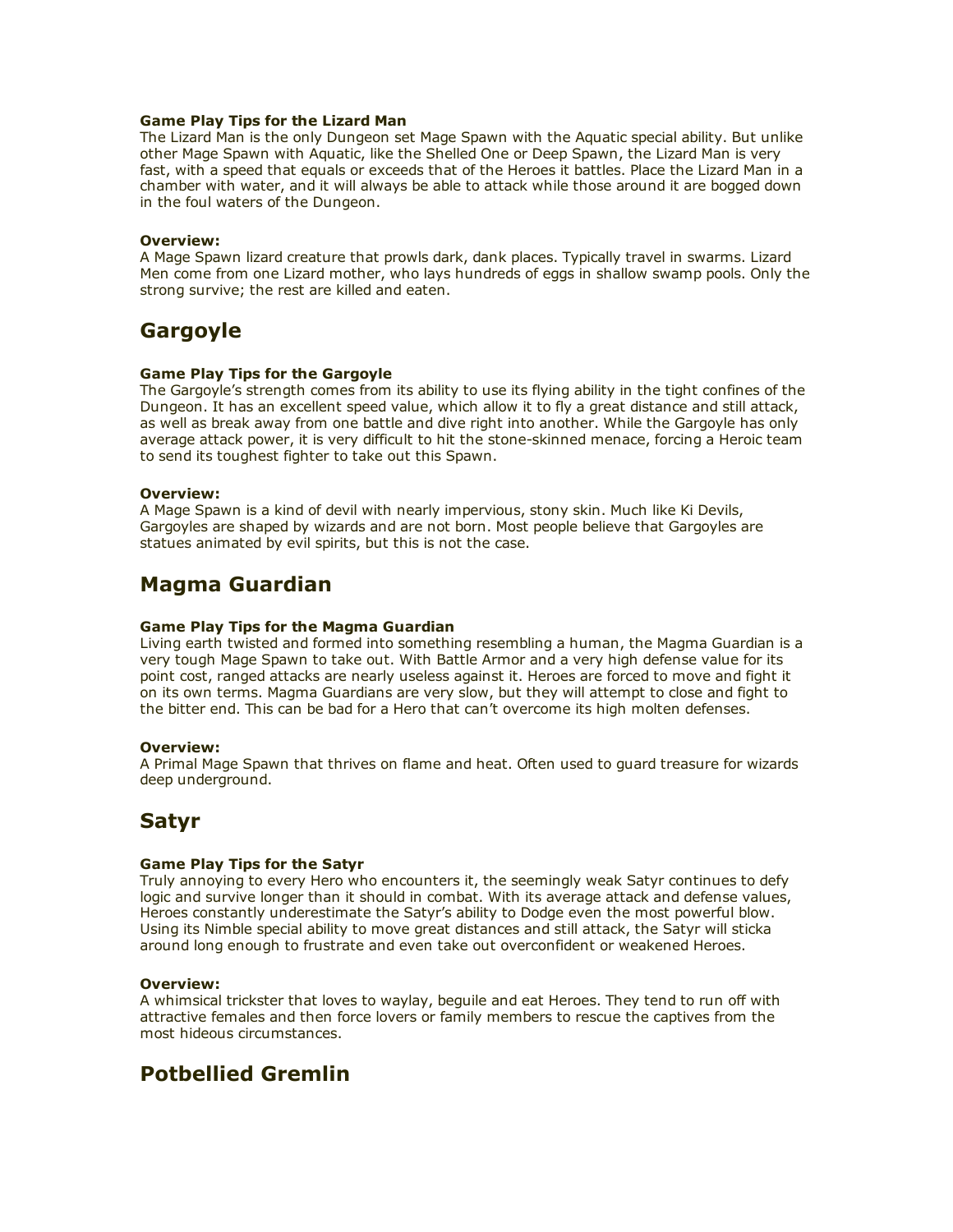### Game Play Tips for the Potbellied Gremlin

The Potbellied Gremlin is both sneaky and opportunistic. With its natural Limited Invisibility, use a Potbellied Gremlin as a blocking unit by making sure it stays in the line of fire of a Hero, with other Mage Spawn behind it. Even when damaged or demoralized, the Gremlin will still use its Stealth ability to stay safe. With a base speed of 4, it must always choose between fighting or running away; it can rarely do both.

### Overview:

A disgusting, smelly Mage Spawn that fiercely protects the treasure it hoards. The Gremlin can often be found skulking within the filth and excrement that pollute its lair.

# Demolishing Ape

## Game Play Tips for the Demolishing Ape

The Ape should be feared because it can withstand an onslaught and still dish out punishment. The Ape's best feature is its ranged attack. The range is a scant 4, but thanks to the Dodge and Battle Fury special abilities, that's not much of a handicap. Move the Ape close and get it into a ranged attack position as soon as possible, using the special ability Nimble to make the most of it.

## Overview:

A howling, vicious ape armed with primitive weapons or the gear of fallen fighters. Remarkably unintelligent, but very instinctive and territorial. Capable of mimicking sounds and words, including Heroes' desperate cries for help.

## Werecat

### Game Play Tips for the Werecat

Calling the Werecat the weakest of the many Mage Spawn shapechangers is a mistake. It follows the standard shapechanging pattern of beginning the game with poor values, but it quickly goes into overdrive after taking only 1 click of damage. It gains the abilities of Nimble and Battle Fury, allowing it to attack and move in a wide area and counterattack. Get the Werecat into combat early, so its transformation into a fearsome beast can begin as soon as possible.

#### Overview:

A Mage Spawn with the ability to shapeshift from feline to human guise. These ferocious cats are beautiful in human shape, with sparkling green eyes. Werecat communities are often led by the strongest member and are extremely xenophobic.

## Minotaur Warrior

### Game Play Tips for the Minotaur Warrior

With an excellent attack value that begins with a massive 3 clicks of damage, the Minotaur is one of the most feared Mage Spawn. When using its Sweep attack, it can take out multiple Heroes in a single blow. Add to it the ability to Ram and Battle Fury for counterattacks, and the Minotaur Warrior is the equal of any Hero in straight combat. While it begins with Toughness, losing it quickly will expose its average defense, the Minotaur's only weakness.

## Overview:

A bull creature with fearsome combat abilities. Tunnels labyrinths and forges magical weapons. Can easily be enraged by the mere sight of an intruding Hero.

## Minotaur Mage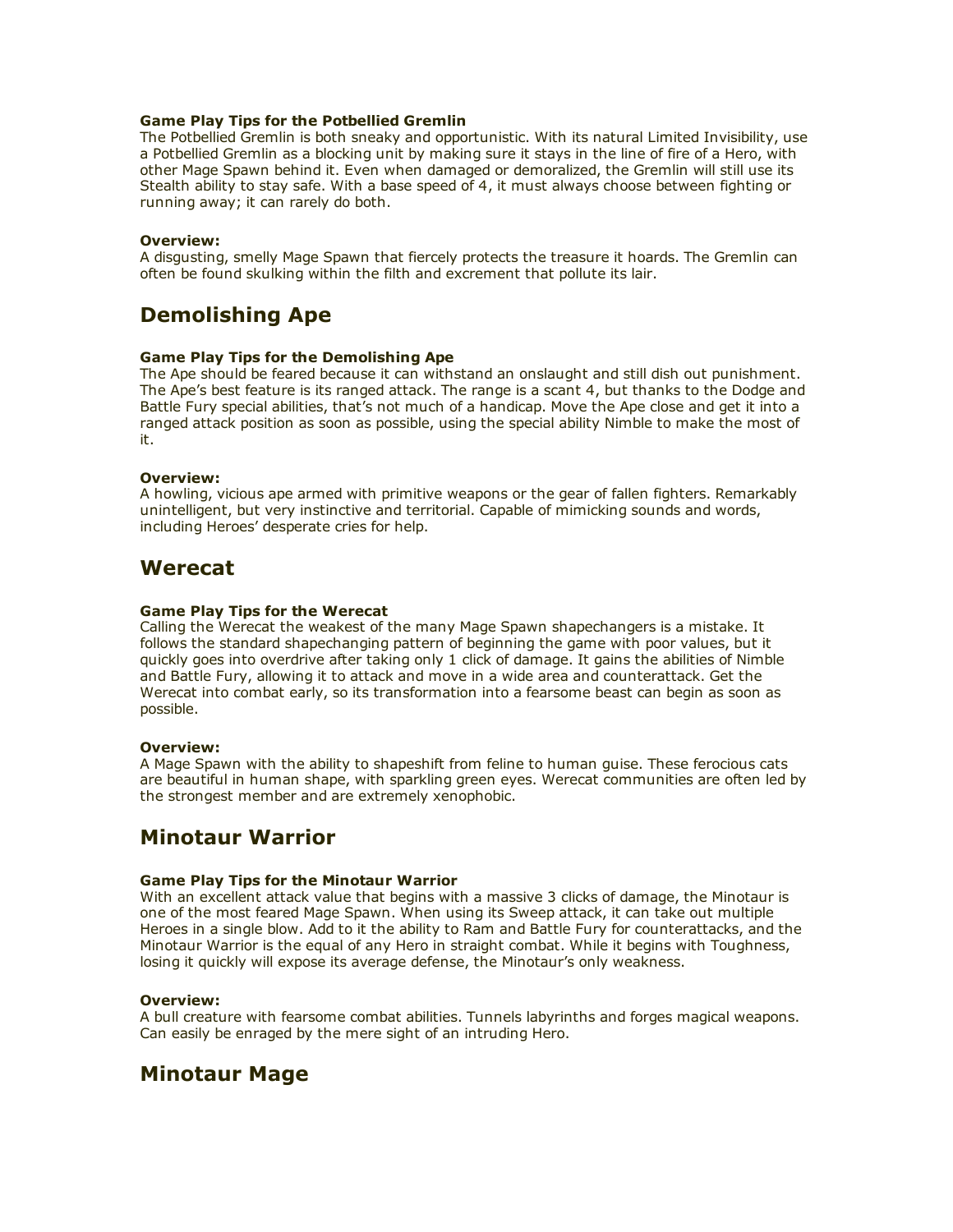### Game Play Tips for the Minotaur Mage

The Minotaur Mage lacks the high defensive abilities of the Minotaur Warrior, but it gains a ranged attack and Magic Blast. This is the only non-unique Mage Spawn with Magic Blast, so use it! When not using Magic Blast, it can dish out up to 3 clicks of damage at an even longer range, so there is little reason it should get up close for combat. Like all Minotaurs it has Ram, and all but the Weak versions have Toughness, but it loses both of those abilities well before it loses Magic Blast.

### Overview:

A bull creature with strong magical capabilities. Tunnels labyrinths and forges magical weapons. Very secretive and territorial.

## Medusa

### Game Play Tips for the Medusa

Spewing Venom at such a cheap cost, the Medusa should be feared by any Hero in the Dungeon. Try to get the Medusa into close combat as soon as possible. Any combat while it has Venom guarantees a point of damage, and with Battle Fury, the Medusa's counterattacks can deal out a massive 3 clicks of damage (4 in the Tough version!). Use the Medusa to tie up multiple Heroes with its enhanced arc and keep them all at bay out of fear of its Venom attack.

#### Overview:

A beautiful woman with poisonous serpents for hair. In the MK universe, a Medusa's gaze does not turn adventurers to stone—but the bite of her serpents is remarkably venomous.

## Hydra Serpent

### Gane Play Tips for the Hydra Serpent

The Hydra Serpent is a close-up attacker that can take out a Heroic Team on its own. It has an enhanced arc with the Sweep special ability. With one attack it can hit up to 5 Heroes in base contact! This is an extremely deadly combination when counterattacking--it will attack those standing nearby even if they didn't make the initial attack. Regeneration (in the Standard and Tough versions) becomes available just after the Sweep attack is lost, so Heroes can never relax when the Hydra is around.

#### Overview:

A Mage Spawn with multiple snaky heads that constrict and strike.

## Animated Mud

### Game Play Tips for Animated Mud

Very few things are more difficult than hitting a pile of mud. Animated Mud has a peak defense of 18, and even when it's hit, its Toughness reduces the damage it receives. Like the Magma Guardian and the Rock Minion, the Animated Mud's stats decrease slowly as it takes damage, frustrating even the most determined Hero. With a movement of 4, it won't be able to attack and move at the same time, so park this Spawn where it will cause the most problems and let the Heroes come to it.

#### Overview:

A creature made entirely of slithering, smothering muck. It attacks like a landslide and suffocates its victims.

## **Manticore**

#### Game Play Tips for the Manticore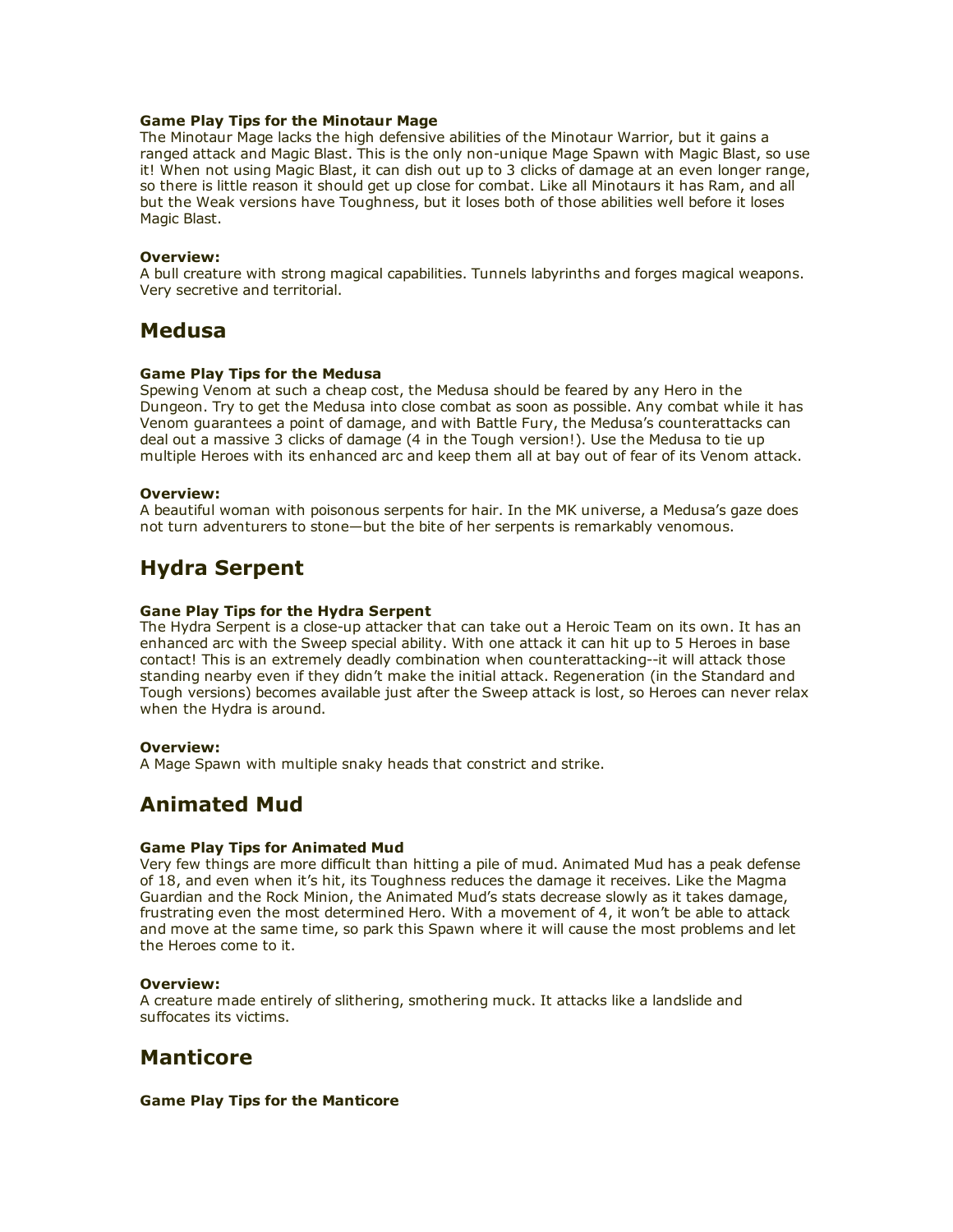Cheap but deadly, the Manticore can be a Hero's worst nightmare. Its ranged attack combined with Venom can dish out up to 4 clicks of damage. Use the Flight special ability and its massive speed value of 10 to cover huge distances to engage in close or ranged combat. Heroes who manage to get close still have to deal with Battle Fury and the fear of the a Venom-saturated counterattack.

### Overview:

A dangerous Mage Spawn with the head of a lion, the wings of a dragon and a spiked tail. Formed by ancient magics, these beasts are often found guarding important treasures. They lead secretive lives in the deep dungeons of the Land.

# Deadwood Golem

## Game Play Tips for the Deadwood Golem

The Deadwood Golem has excellent combat values (including 3 damage), and it is the only non-unique Mage Spawn with Magic Retaliation. Don't be afraid to move this figure into a high-combat area and then set it up for close combat. Since it will dish out a click of damage even when it's hit, that makes Heroes fearful of any contact with this Spawn. Use it aggressively early on, because once it loses its Magic Retaliation, it becomes nothing more than an average obstacle.

#### Overview:

A Golem seemingly made from a rotting tree—an underground version of the Tanglewood Golem. Also found near Magestone mines, as these rattly creatures seem to revel in the radiation released by newly mined Magestone.

## Wereboar

## Game Play Tips for the Wereboar

Like the other "were" creatures, the Wereboar doesn't really show its tusks until it has taken 2 clicks of damage. At click 3 the Wereboar stats increase (damage alone increases to a massive 4), and it gains the abilities Charge, Toughness and Battle Fury. The Wereboar is a close combat fighting machine. Just set it toe-to-toe with any Hero in the Dungeon and let it go. In fact, run it at a Hero as soon as you can and attack immediately. Don't worry if the Hero makes a successful counterattack; the change will begin all the same.

#### Overview:

A Mage Spawn with the ability to shapeshift from boar to human guise. Typically found in forested environments, though some enclaves are located underground. Wereboar communities are often led by the strongest member and are extremely xenophobic.

## Weresabertooth

## Game Play Tips for the Weresabertooth

The toughest and most costly of the "were" creatures, the Weresabertooth exists only to destroy Heroes. After it takes a click of damage, it gains Charge, Toughness, Battle Fury and a massive stat increase. But what makes the Weresabertooth truly dangerous is that it also gains Weapon Master--the only "were" Mage Spawn with that ability. Send this master of destruction into any close combat situation, and don't worry if it takes damage--it will go Berserk just before elimination so it can get in one last frenzied attack before it's demoralized.

#### Overview:

A Mage Spawn with the ability to shapeshift from sabertooth tiger to human guise. In its human form, the Weresabertooth can typically be identified by its overly sharp teeth and feral nature. Packs of these nasty Mage Spawn hunt the populated fringes of the Blasted Lands.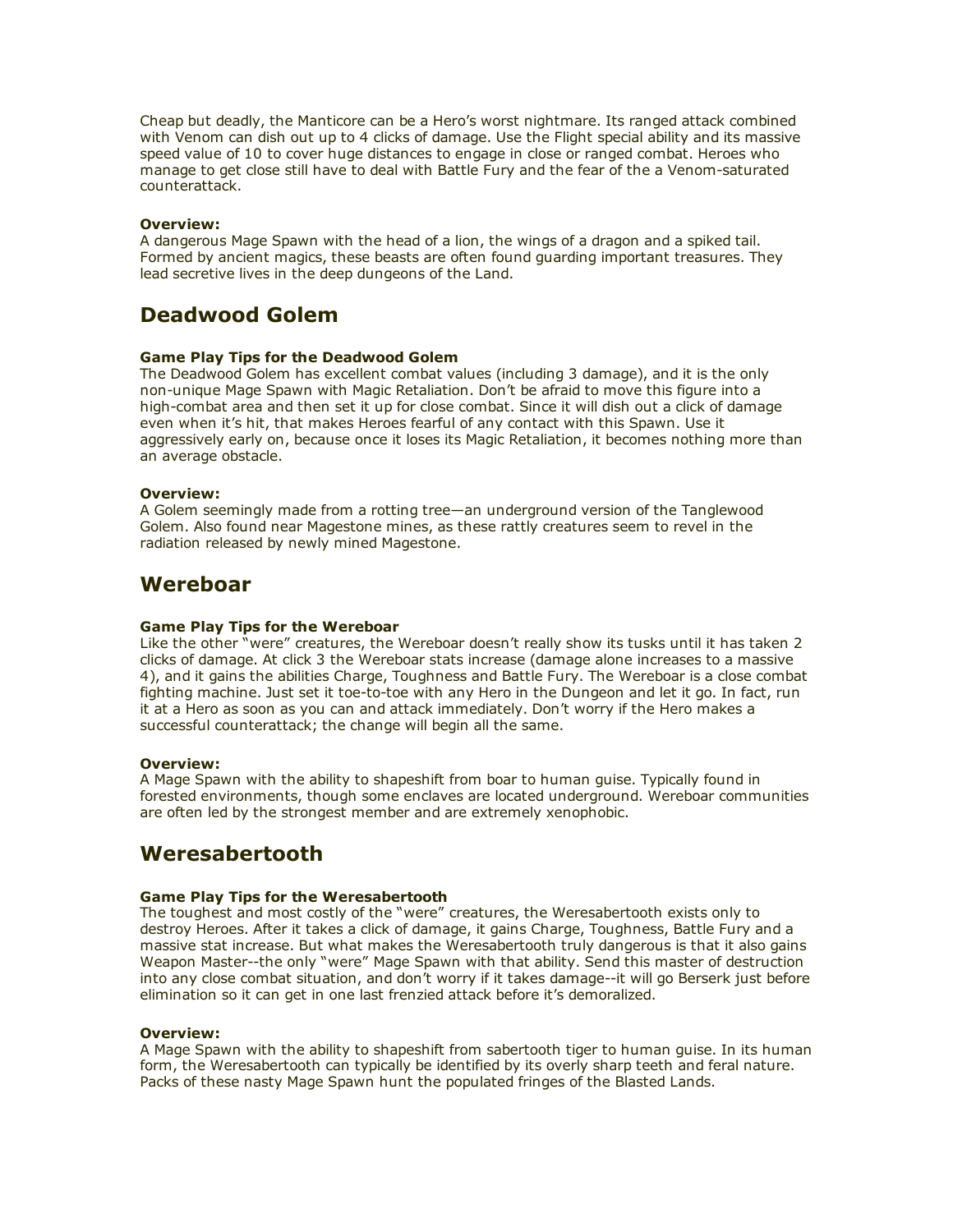# Wind Minion

## Game Play Tips for the Wind Minion

The Wind Minion is tough to catch and even harder to hit. The Wind Minion boasts a 19 defense, making it one of the toughest single-base figures in all Mage Knight games. With Limited Invisibility and a ranged attack that includes Shockwave, the Wind Minion is a nightmare for any Heroic Team. Heroes will only be able to defeat it by getting in close, so use the Wind Minion's Flight ability to keep it at a distance from its foes.

## Overview:

A primal being that is similar to a vengeful hurricane of battering wind. Used by wizards to guard treasure. It can move silently or with the roar of a wailing winter tempest.

# Flame Minion

## Game Play Tips for the Flame Minion

The Flame Minion powers a brutal ranged and close combat punch that only the strongest Heroes can survive. Be aggressive with this Minion. It has a damage value of 5 that never drops below 2 and an attack that begins at 12. From range, use Flame/Lightning when those pesky Heroes gather too closely. Let them come to you and use Pole Arm to inflict a point of damage. With Quickness, the Flame Minion can escape almost any tight spot and still unleash a massive attack.

## Overview:

A primal being made entirely of roaring, crackling flames. Typically used by wizards to guard treasure. The creature can conceal itself even within a simple torch flame and then spring out onto its victim when the time is right.

# Water Minion

## Game Play Tips for the Water Minion

The Water Minion can be used either aggressively or defensively. Start it early with ranged attacks, and then use its Magic Freeze to slow down the Heroes while it closes. Don't worry about close combat. It not only has a defense value of 18 but 3 clicks of Dodge as well, keeping its high early values around twice as long. With its Sweep ability, it can take on multiple Heroes, while its Aquatic ability makes it a prime Mage Spawn to use in the water-based Dungeons.

## Overview:

A primal being formed entirely of water that drowns its victims. Typically used by wizards to guard treasure. The Minion can hide within any body of water and sneak up to attack and kill its victims.

# Rock Minion

## Game Play Tips for the Rock Minion

The Rock Minion is a combat monster. While it has no range attack and is slow (with a speed of 6), it makes up for that with its ability to avoid getting hit. A beginning defense of 17 with Invulnerability (effectively giving it a defense of 19) means the Rock Minion will last against a Hero for quite some time. If a Hero closes in, use the Ram ability to deliver a quick point of damage. Don't fear the loss of Invulnerability; Toughness follows, and like all rock-based figures, its values decrease slowly.

## Overview:

A primal being formed of living rock that smashes its enemies. Typically used by wizards to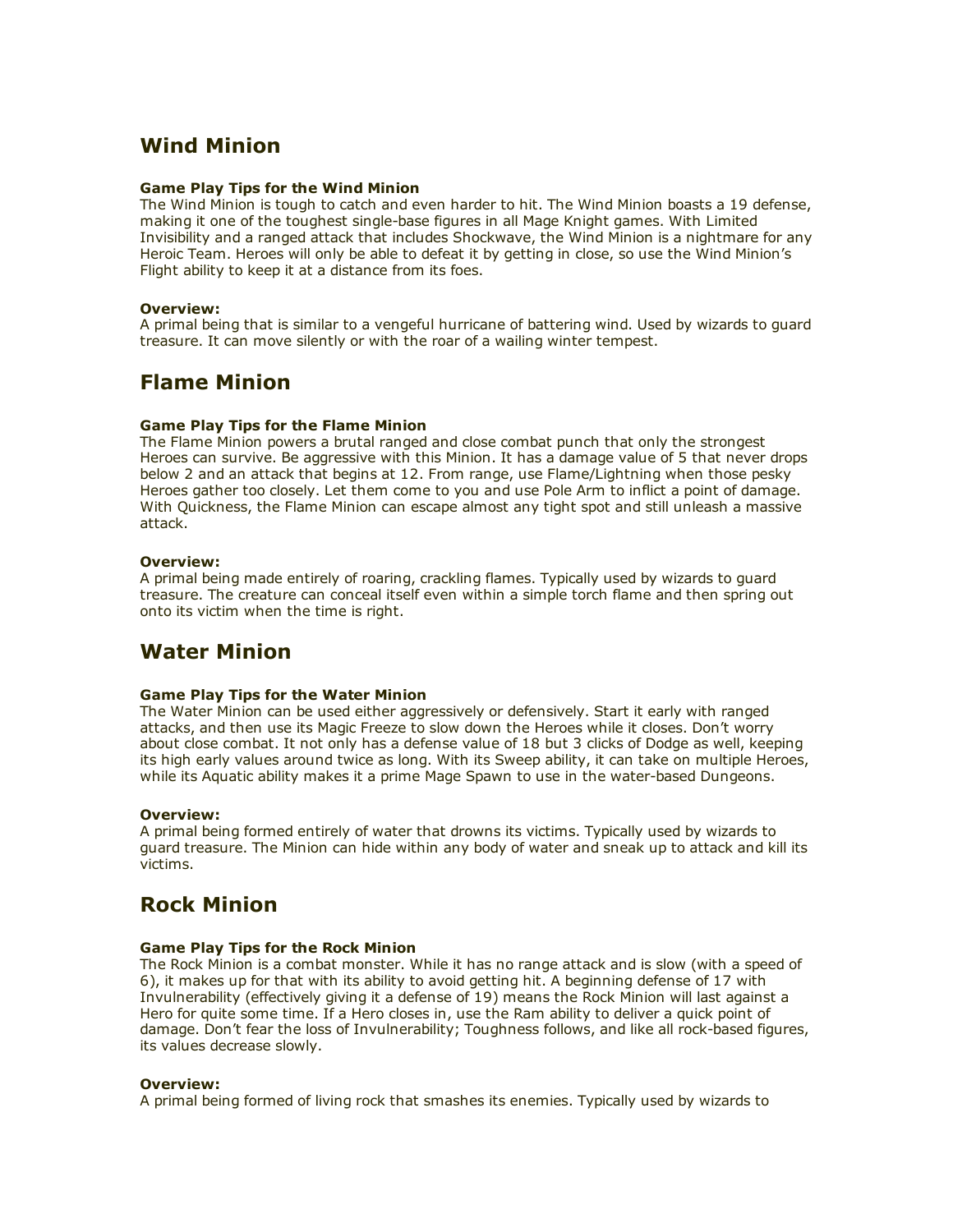guard treasure. They are made from one piece of rock that bends, grates, and grinds into deadly shapes.

## Wyvern

## Game Play tips for Wyvern

At 44 points the Wyvern is the cheapest unique Mage Spawn, so get it into the Dungeon as fast as possible. Once it's in the game, use its Flight to maneuver into close combat where it can deliver its toxic Venom attack. It can't stand up to a prolonged battle, so keep it active and move it often. Don't worry about leaving it in the open--its Battle Armor will keep it safe from a ranged attack.

## Overview:

A tiny dragon-like creature with a whipping, stinging tail that is extremely territorial. Flies and attacks in small bands, usually with no more than three to six Wyverns per group.

## Thanatos Reaper

## Game Play Tips for the Thanatos Reaper

The Reaper is a nightmare to any Heroic Team that encounters it. With its speed value of 12, it can move great distances and still attack. Use that to maneuver it so that its Sweep attack can deliver at least 5 clicks (never dropping below 2) of damage to multiple Heroes. It's very hard to hit (19 defense value to start), and even if a Hero succeeds in damaging it, Magic Retaliation delivers a return jab. On its last click the Reaper becomes Invulnerable, making it hard to defeat to the very end.

## Overview:

A being that collects the souls of the living. A powerful Dark Spirit and a collector of different kinds of ghosts and Spirits.

## Revenant Priest

## Game Play Tips for the Revenant Priest

The Priest is a magical nightmare. Magic Levitation, Magic Confusion, Magic Healing and Magic Immunity make it a fearsome opponent for a Heroic Team. The Priest has excellent attack and defense values and begins by dishing out 4 clicks of damage, but its speed of 6 gives it a limited set of options for moving and combat. Keep the Priest in a position where its abilities can help other Spawn. Heal them! Move them with Levitation! Confuse their enemies!

## Overview:

The Revenant Priest is an ageless spirit bound into a Skeletal, Lich-like body. Supposedly, their sole purpose is to worship and ensure that the Underworld gods remain asleep, the revered dead are undisturbed and the treasures of eternity lie untouched.

## Gate Lord

## Game Play Tips for the Gate Lord

The most expensive Mage Spawn is naturally the most fearsome. It has 11 slots of stats, with one of the highest attack values (starting at 14) for a single-base figure in all of Mage Knight. It delivers 5 clicks of damage (for the first 2 slots!) to multiple figures using its Sweep attack and 180-degree front arc. And we haven't even gotten to the Invulnerability (beginning defense of 17) and Battle Fury. Use the Gate Lord's Flight ability to move it into conflict as soon as possible.

## Overview:

A demonic creature that supposedly protects gateways to the Underworld, the revered dead and the treasures of the gods.

## Daren Brakensword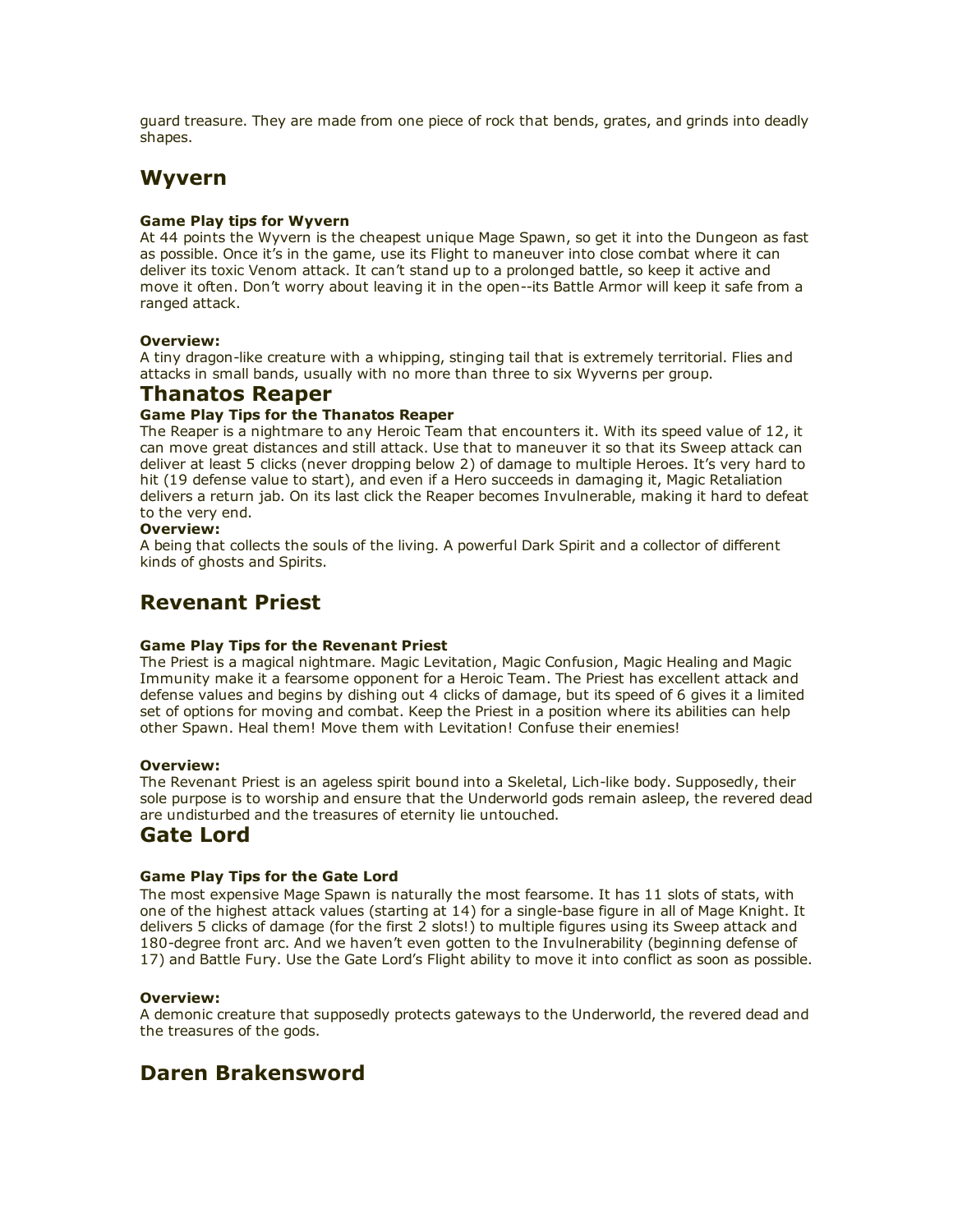## Game Play Tips for Daren Brakensword

Daren is a close combat fighting machine. He's the only Hero in the Dungeons set with the Weapon Master special ability, and he gets it at his first level! Add in the Battle Armor and Battle Fury special abilities (also at the first level), and Daren can go toe to toe against the toughest enemies. As Daren gains levels, he becomes more of a team player, gaining Command and Force March and giving his heroic team advantages they normally wouldn't have. Before he becomes demoralized, Daren goes Berserk, with a whopping 4 clicks of damage!

### Overview:

A human Hero, a male barbarian fighter from Scythria who seeks adventure for its own merit. Very heroic and regal in a barbaric way. Noble savage.

## Mage-king Alment Lan

## Game Play Tips for Mage-King Alment Lan

Alment Lan is the figure you want when you need someone to stand behind the team and attack from afar. With Magic Blast on his first level, even at a half-range of 5, the Mage King can score a first hit on an opposing figure. The best use of Alment Lan is to keep him hugging the walls (remember, Magic Blast is effective even through blocking terrain). This allows him to attack without fear of retaliation. Be careful when moving him, though; Alment's movement of 6 never increases, which means he can either run away or attack, but rarely both.

## Overview:

A human Hero, an egotistical male wizard and governor from Delphane who quests for ancient artifacts. Lost to Gatekeeper Bassan in Emperor Nujarek's tournament. He is secretly trying to determine whether Nujarek killed the previous Emperor, Tahmaset.

## Oracle Matteo

### Game Play Tips for Oracle Matteo

Every Heroic Team needs some kind of cleric. Oracle Matteo fills that role perfectly with his Healing and Defense special abilities. Keep Oracle directly behind the team's main fighters, so his defensive bonus can keep the fighters protected and he can heal them quickly. His range attack, while not a real offensive threat, can be effective at picking off already damaged Mage Spawn. The best use for Oracle's range attack comes at his second level, when he gains Magic Healing.

#### Overview:

A human Hero, a male cleric from Delphane and a low-level Oracle who seeks proof of encroaching evil. Now possesses a magical staff that allows him to control lesser Dark Spirits, after his adventures in the Dungeon of the Spiderweb Mirror.

## Arman Gessep

#### Game Play Tips for Arman Gessep

Arman is a thief's thief. As long as he stays mobile, Arman will make your Heroes rich. With starting Stealth and Sneak Attack skills and a range attack, he has everything a thief needs when hunting treasure. Stealth makes Arman an excellent advanced scout. If he gets pulled into close combat, try to break away so he can use his deadly Sneak Attack. His Dodge ability (at fourth level) will help him survive when cornered.

#### Overview:

A human Hero, a male thief from Venetia who is seeking enough gold and treasure to last a lifetime. Arman supposedly runs a sizable criminal network in Venetia and depends on Shapeshifters to guard his warehouses.

## Serillia Silverblade

## Game Play Tips for Serillia Silverblade

As the least expensive Hero in Dungeons, Serillia might seem nothing more than a filler figure. Nothing could be further from the truth. Possessing Nimble at her first level allows Serilla to move farther before she has to engage the enemy, as well as take a turn at disarming a trap if necessary. Battle Fury and Sweep attack at higher levels allow this fighter to take on a great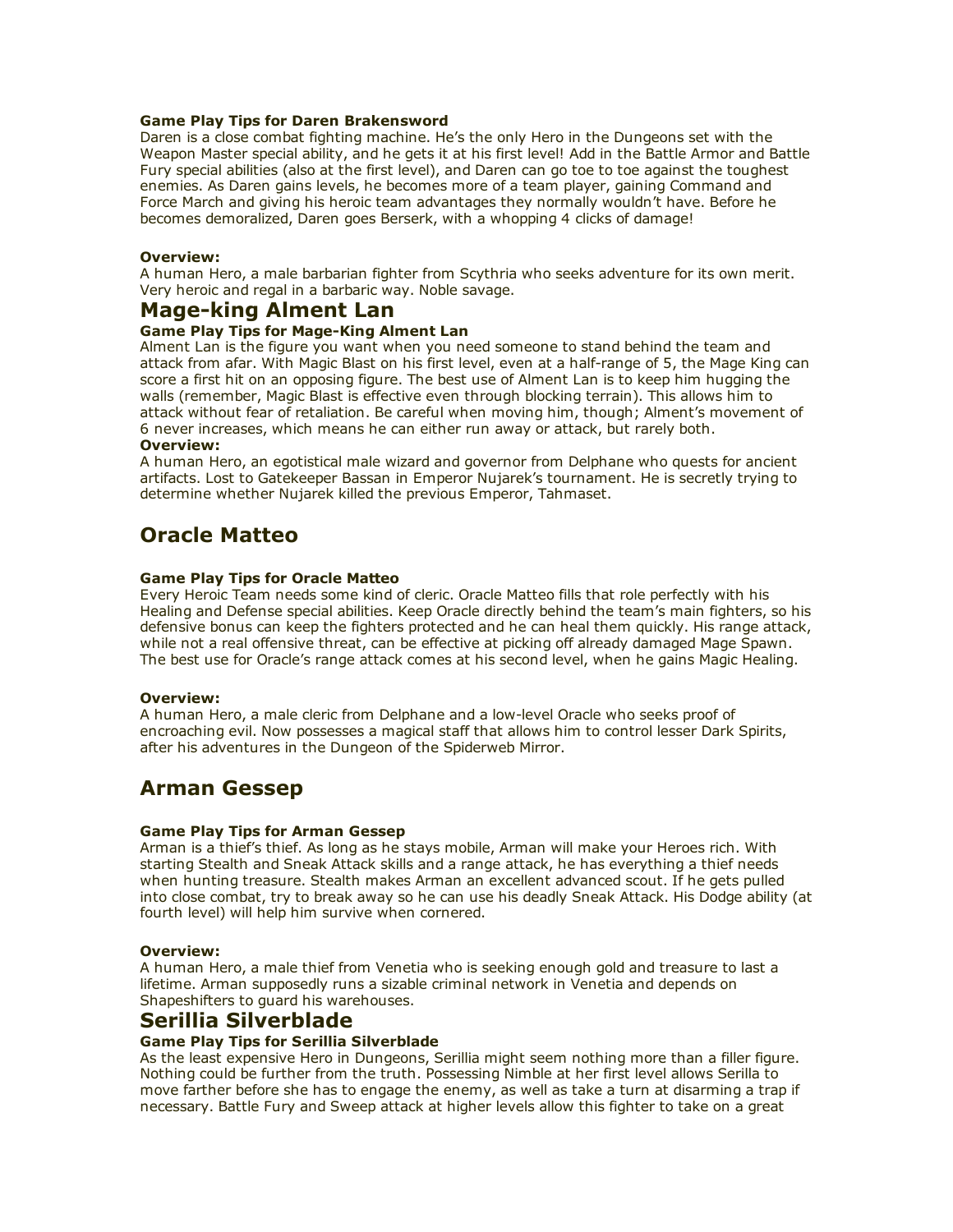many enemies. Serilla's foes will need to close due to her Battle Armor, giving this fighter an advantage up close.

## Overview:

A human Hero, a female fighter from Prieska who is seeking gold to start up a female mercenary company. Her brother, Logan, was nearly arrested and executed for the death of a Knights Immortal noble.

## Scholar-magus Bessa

## Game PLay Tips for Scholar-Magus Bessa

Bessa is a magic user who stands back and lets her multitarget range attack do the talking. Team her with another range attacker so she can use her Magic Enhancement to its fullest. As Bessa improves, she gains a Lightning attack that makes her ranged attacks a primary offensive tool for any heroic team. She also gains Magic Levitation, allowing her to move the other members of her team wherever they're needed.

### Overview:

A human Hero, a female wizard from Delphane who is questing for truths about the history of the Land.

# **Treesianna**

## Game Play Tips for Treesiana

Given that she's a healer, it's no surprise that Treesiana has the Healing special ability. What is surprising is that she also has Magic Retaliation. That gives her a way to survive even when there's no one nearby to protect her. She doesn't keep it long, though, so don't send her diving into combat. Keep Treesiana back behind the team so she can heal people quickly and quietly. Eventually she gains the Quickness ability and can easily move to wherever her healing skills are most needed.

#### Overview:

A Forest Elf Hero, a female cleric who received her priestess training in the Emerald Glade.

## Zenephret

## Game Play Tips for Zenephret

Zenephret is the up-close-and-personal thief. With Stealth and Sneak Attack and a movement that begins at 8 and reaches 10 by the third level, she can cover quite a distance to attack. Keep her behind the main fighter so she can move in on a double-team with her Sneak Attack. Sure, she can open locks and find treasure, but her high attack value (starting at 8) and defense value (either 15 or 16), plus Dodge at fifth level, allows you to be aggressive without fear of losing your thief.

### Overview:

A human Hero, a female thief from Caero who is a master climber and a daring thief. In it for the thrill.

## Lord Oren

## Game Play Tips for Lord Oren

Lord Oren is the poster boy for Dungeon crawls. Beginning with a damage value of 3 (which goes up to 4) and great attack and defense values, Lord Oren is an open-field fighter. Send him into the fray as soon as you can, and maneuver him into a position where he can use his Sweep ability to take on multiple Spawn all by himself. Battle Armor keeps him safe at a distance, while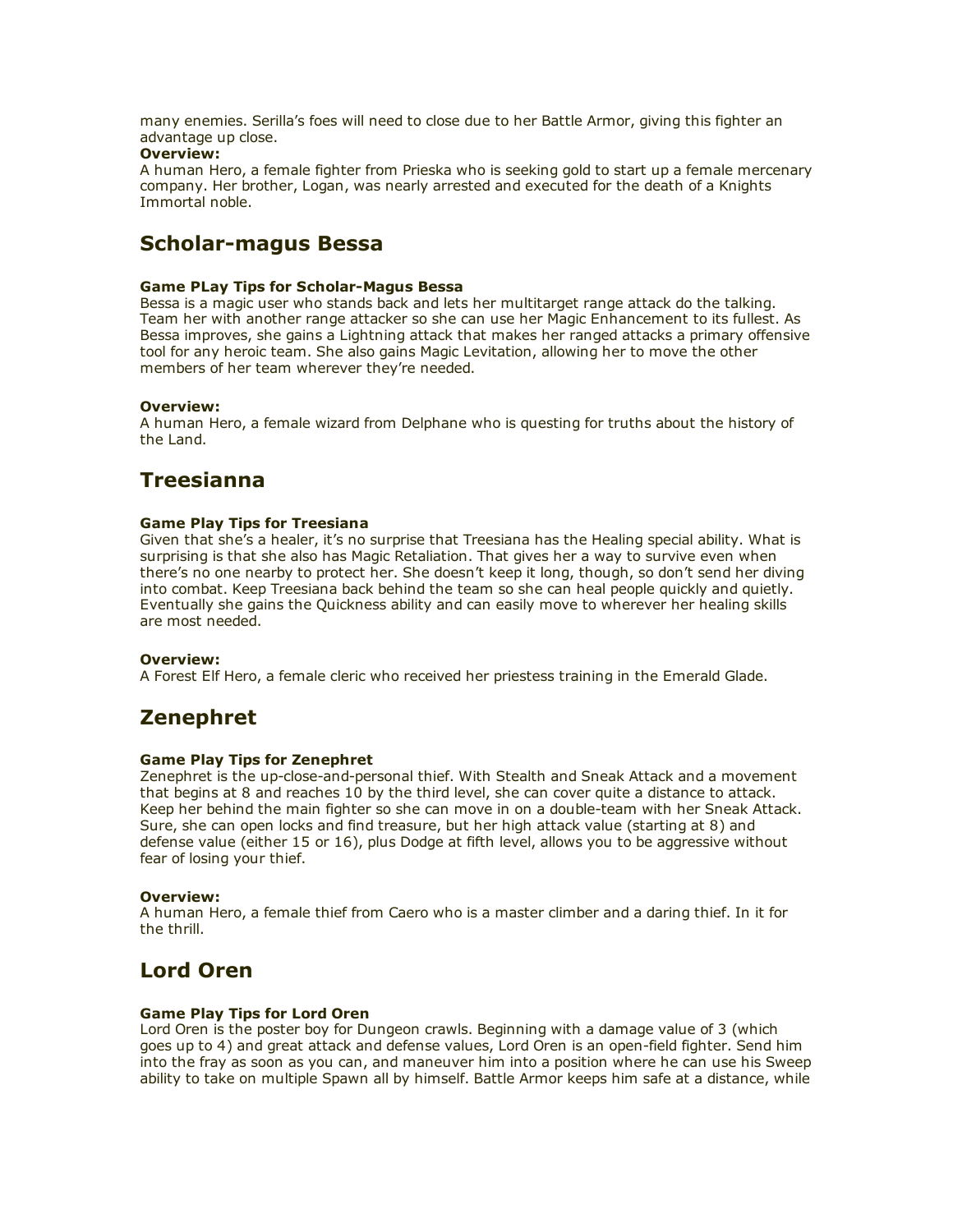Forced March (at fourth level) and Command (at third level) allow him to help his team.

### Overview:

A High Elven Hero, a male warrior from Freyhaven who has been sent by the Relishan to explore the Northlands and learn more about the human Warlord Blackwyn.

## Joram Hawklord

## Game Play Tips for Joram Hawklord

Joram begins at first level with Flight, the only Hero who has that special ability. Use it. Keep Joram out of close combat situations but within range of his enemies. His range attack, with his 180-degree arc and 10 range, is his most useful attack. When teamed up with other Heroes with ranged attack, his Magical Enhancement becomes massively important. At third level, he gains Magic Blast, making that ranged attack especially lethal.

### Overview:

A High Elven Hero, a male wizard from Freyhaven, a noble hawker who loves nothing but the hunt—whether it's for wild game or an escaped human criminal.

## Priest Wyndfenner

### Game Play Tips for Priest Wyndfenner

Wyndfenner is a healer with a bit of a punch. His Attack Value rises with each level until he reaches an 11 attack at the fifth level. That's important, since thanks to his short range of 6, Wyndfenner will always be close to a combat situation. His good attack value also helps with his Healing (and Magical Healing, which he gains at the third level). Magic Retaliation will help him dish out some damage when he's hit. At the fourth level, Wyndfenner gains Bound. This makes his range attack free, allowing him to maneuver a bit more freely.

#### Overview:

A High Elven Hero, a male cleric from Freyhaven, a priest of the Heiramman seeking enlightenment.

## Secris of Caero

#### Game Play Tips for Secris of Caero

Simply put, Secris is an assassin. Of course, he can also open treasure chests, but Sneak Attack and Stealth make him a deadly force in the Dungeon. Use Secris on his own. Keep him in tiles with hindering terrain to take full advantage of the Stealth, and manage his movement so he can use Sneak Attack to full effect: giving him 4 damage rather than 2. Secris is not good in a straight-up fight until his fifth level, (when he gains Dodge), so keep him away from any conflict he can't control.

#### Overview:

An Wylden Elf thief, a male thief from Caero who loves the thrill of game-playing—even if it means gambling his life.

## Alsyn Vale

### Game Play Tips for Alsyn Vale

At the first level, Alsyn is a decent straight-up fighter. Use her Sweep attack with her enhanced arc to damage multiple Mage Spawn at one time. Her Battle Fury makes Alsyn even more effective on the counterattack. When she gains Nimble at the fourth level, she effectively gains 2 additional speed, making her able to cover huge distances and still get in an attack. With Nimble she also becomes useful for picking locks and stealing treasure, which gives you more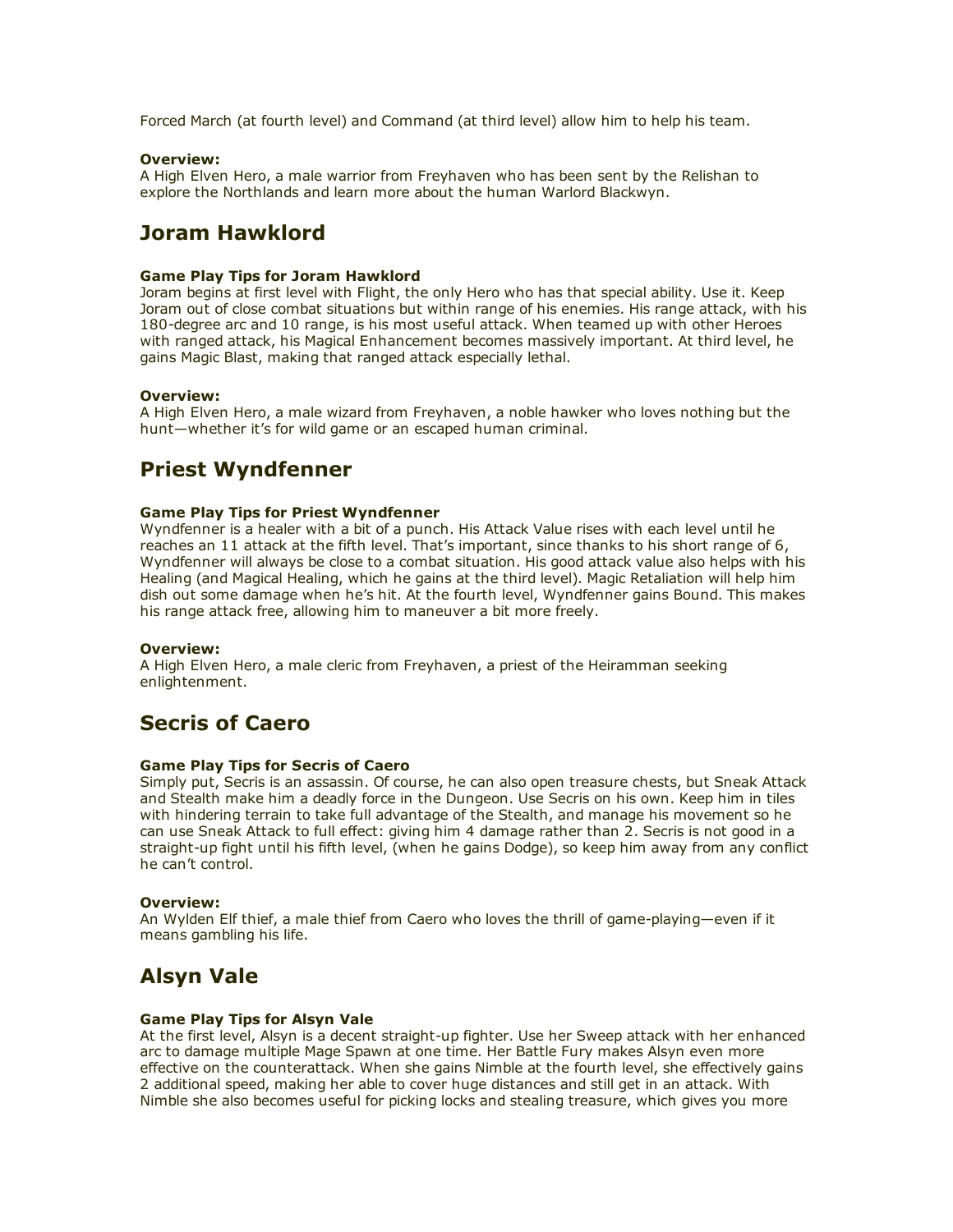options in hunting both treasure and Spawn.

### Overview:

A half-Elven female warrior from the Vurgra Divide, of human and Sect Elf parentage.

# Erithia Starsdawn

## Game Play Tips for Erithia Starsdawn

Erithia starts out weak even for a magic user, but you're purchasing her for her potential. Keep her out of harm's way, and let the magic fly. Try using her Flame/Lightning attack or her multiple attack option. At her second level she gains Limited Invisibility, so you can be more aggressive with her now, sending her out in the open to operate. Once she has Magic Enhancement (fourth and fifth levels), team her up with another ranged attacker, and let them pick apart the Mage Spawn from afar.

### Overview:

A Wylden Elf Hero, a female wizard who learned her magic from a strange Arcane Draconum named Foolsbane.

# Priestess Wylune

### Game Play Tips for Priestess Wylune

The Priestess Wylune is the most expensive non-fighter, so it may seem a waste to spend all those points on someone so defensively oriented. Try thinking of the Priestess as a protector of the Heroic Team. Her 16 defense with Defend makes her valuable to nearly every other firstand second-level Hero. With Magic Healing at her first level and Magic Confusion at her fourth level, the Priestess can keep Heroes alive and the Mage Spawn at bay. But make sure she stays safely behind any Hero she is Defending, or all the points you spend on her will quickly be wasted.

### Overview:

A Wylden Elf Hero, a female cleric from Roanne Valle who is being tested for promotion to a Mystery of the Emerald Glade.

## Shayle

#### Game Play Tips for Shayle

Shayle is the most expensive thief, and she is worth every point. Keep her mobile and use her Quickness as often as possible, giving you an extra activation. Line her up for a Sneak Attack, and let her go. If she can't get in close for the Sneak Attack, her range of 12 means that some Mage Spawn will always be in range. Also, use her Quickness to get her to treasure before your enemy can. Like Secris and Zenephret, she gains Dodge at her fifth level and can handle herself a little better up close.

#### Overview:

A High Elven Hero, a female noble thief from the capital city of Freyhaven, posing as a Wylden Elf to hide from her High Elven pursuers.

## Hitash Levat

## Game Play Tips for Hitash Levat

The warrior Hitash Levat is a combat monster that can do 3 clicks of damage at his first level, which is the highest of any Hero at that level. So with Battle Armor and Battle Fury, you will want to get him into combat against Mage Spawn right away. Let Hitash slug it out, because if he takes damage he gets Vampirism quickly. As Hitash gains levels, he will also gain the ability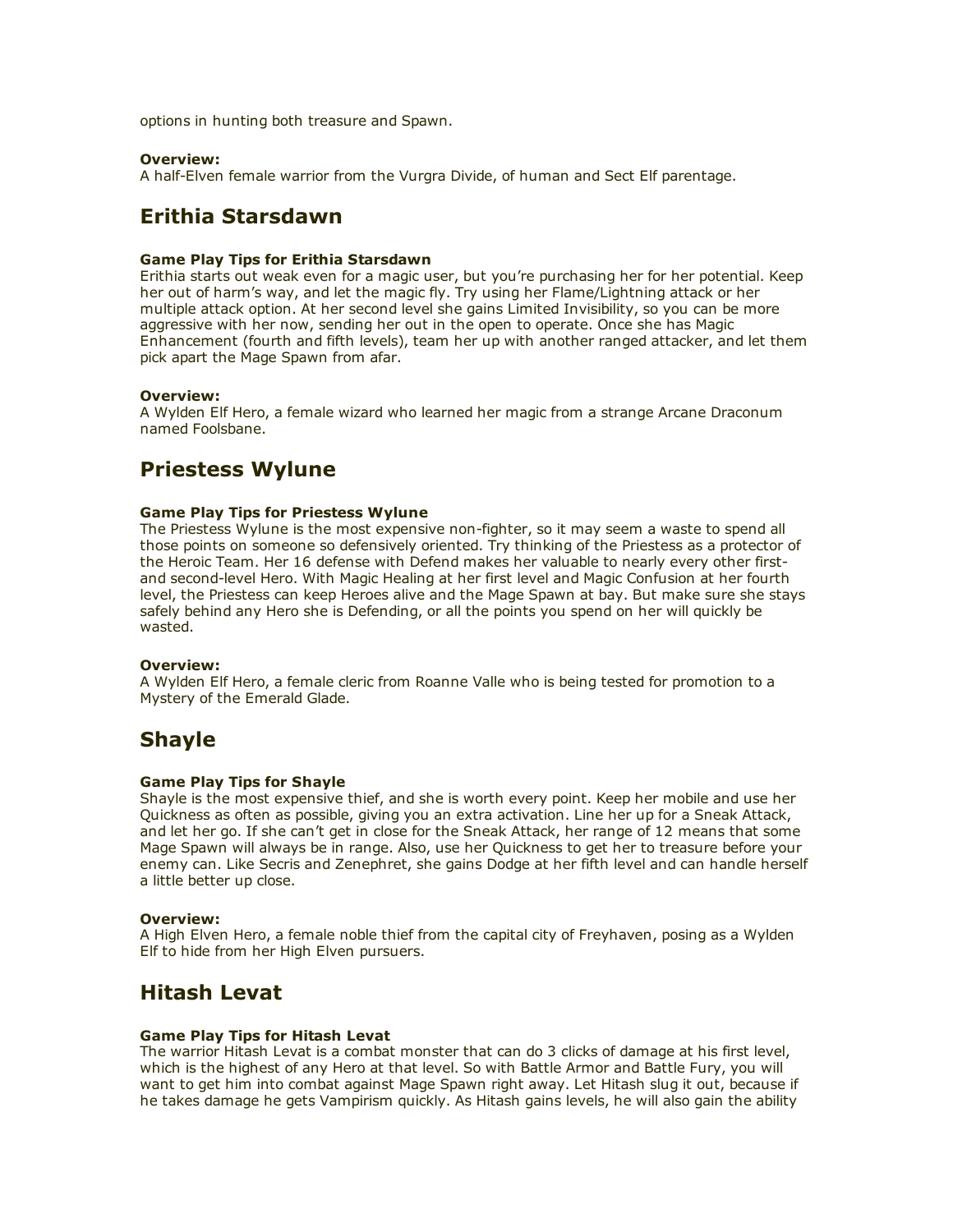of Charge, which will make him more mobile.

### Overview:

A Sect Elf Hero, a male fighter in the Order of Uhlrik, in Spider's crew. Actually a secret agent of Darq's. Currently lost within the Dungeon of the Spiderweb Mirror and may never return.

## Avante Reaver

### Game Play Tips for the Avante Reaver

Avante Reaver is a magic user who can be used either defensively or aggressively, depending on his special abilities, so you need to stay flexible. As Avante takes damage, play him defensively, using his Stealth and Magic Enhancement abilities. Keep him with another ranged attacker and keep him hidden. As he gains levels, he loses Stealth and gains Limited Invisibility, which allows him to be more aggressive and target Spawn with his Magic Freeze ability. At his highest levels, Avante gains Magic Blast and Bound but loses his defensive special abilities.

## Overview:

A Sect Elf Hero, a male wizard who works for the Deathspeaker Spider. Wants to be a VampireLord. A cruel warlord and master who will do whatever he has to do to get what he wants.

# Daketh Zhagrim

### Game Play tips for Daketh Zhagrim

Not a team healer, Daketh's value is his Necromancy at first level. With Daketh, you can let your other Heroes fight to the death, because he will bring them back. Note that Daketh loses this ability if gravely injured, so keep him healthy. Once he loses Necromancy he gains Vampirism, so he can help himself if not his teammates. On the defensive side he has Stealth and Magic Retaliation, so keep him healthy and out of the fight.

### Overview:

A Sect Elf Hero, a male cleric and Necromancer loyal to the Dark Prophet. Wants to be a Deathspeaker someday but is still putting together a plan for how to do it.

## Vermin Plinker

## Game Play Tips for Vermin Plinker

Vermin is a thief who relies on speed and not Stealth. He begins simply, with a speed of 8 and Nimble, which he maintains as he gains levels. Use them in combination to spread his 2 ranged attacks around. Let him move and pick off Mage Spawn while staying out of their way. At the fifth level, he gains both Dodge and Sneak Attack, so he can get up close to a fight. If he takes damage he swaps out Nimble for Quickness, but once Quickness is gone, Vermin's speed value drops drastically.

#### Overview:

A Sect Elf Hero, a male thief who has found that Dungeon exploration is a lot safer than fighting in the blood pits.

## Jarl Frostriven

## Game Play tips for Jarl Frostriven

At 35 points, Jarl Frostriven is the most expensive first-level Hero, and he's worth every point. Besides the standard Dwarf ability of Magic Immunity, he also has Sweep and Battle Fury and a basic ranged attack, all added to his base 3 damage. Jarl moves slowly at first, so you'll want to use his ranged attack if you can, but once he's in close combat, just let him mow down the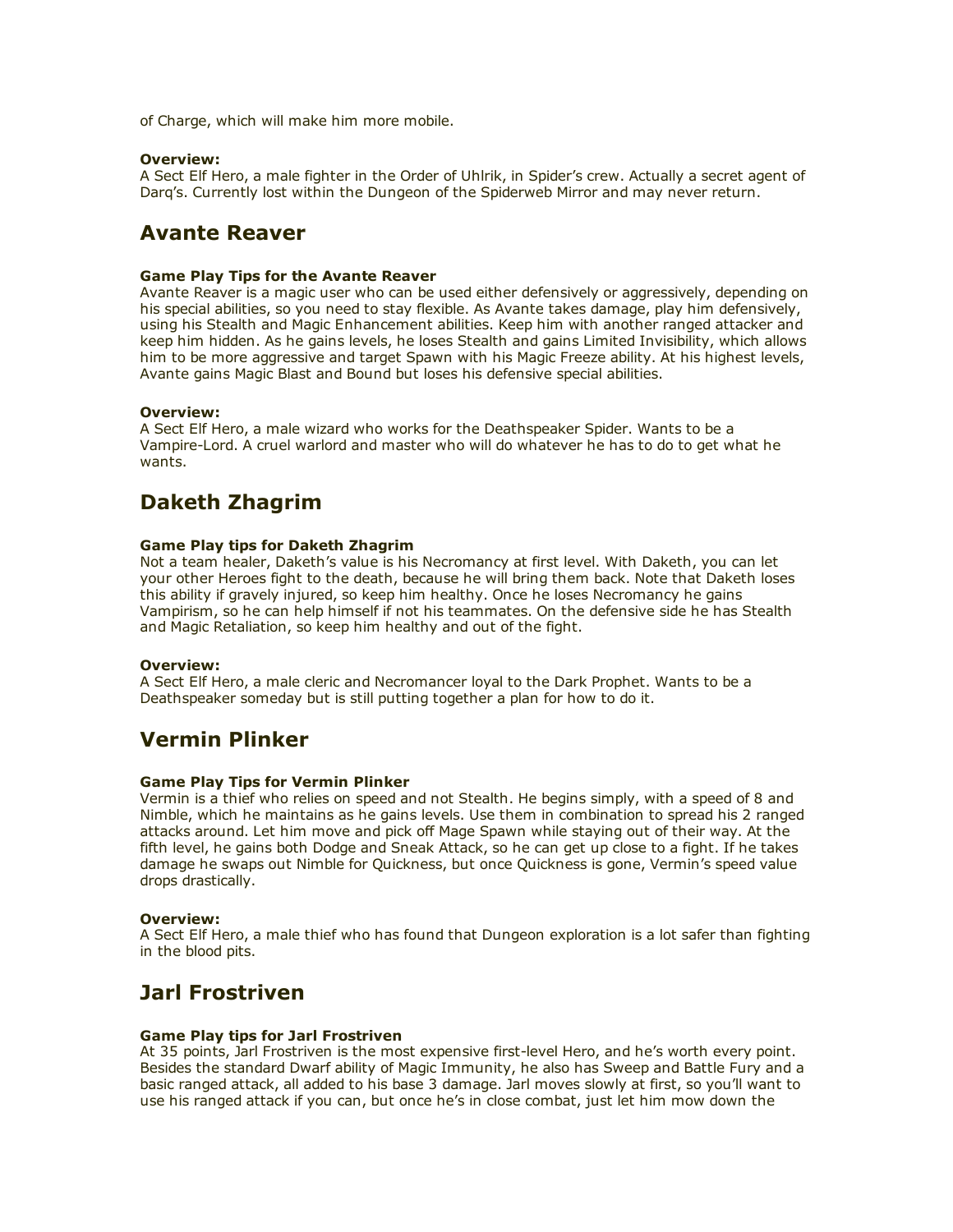Spawn. At the third level, Jarl gains Command and Forced March at the fourth. Keep in mind that just before elimination, Jarl will go Berserk.

## Overview:

A Dwarf Hero, a male fighter. He is the last free member of a holt destroyed by Atlantean soldiers. Has no love for ghosts. Has ties to the Rebellion and participated in the prisoner raid featured in Stolen Destiny #15. Friend of Tinker Geeley; ally of Zenephret.

## Tinker Geeley

### Game Play Tips for Tinker Geeley

Tinker Geeley, statistically, is the weakest of the Dwarves. But his true value is his excellent ranged attack of 10 and his use of Venom. While he can close in for combat, try to keep him at range. His Magic Immunity keeps him safe from dangerous ranged attacks, and once damaged he gains Battle Fury, so his counterattack is even more effective. At his third level, Tinker gains Nimble, so he can actually be maneuvered easily and even open a treasure if he has to.

### Overview:

A Dwarf Hero, a male "wizard." He uses a variety of artifacts, gadgets and doodads to survive Dungeons. Was instrumental in creating the Geargoyles from the Stolen Destiny comics and has experimented with versions of an underwater rebreather device.

## Tor Thundercloud

### Game Play Tips for Tor Thundercloud

Tor is both a good fighter and a potential healer. The problem is that Tor becomes a healer only after losing his offensive special abilities. Tor has Magic Immunity and Shockwave, which is limited to a range of 3, so move him close enough to combat to make it work. If he drops below the first level, he swaps Shockwave for Healing. If he takes enough damage, Battle Fury and then Berserk become available, so keep that in mind. At the fourth level Tor gains Ram, adding to his multiple offensive options.

#### Overview:

A Dwarf Hero, a male cleric armed with a hammer blessed by the goddess Marway. Successfully defended the black powder warehouses in the northern Khamita river valley from Atlantean attack in 433 Tz.

## Kimble Garn

## Game Play Tips for Kimble Garn

Kimble Garn is a master of Stealth, maintaining it for the complete run of his stats, even while demoralized. Be careful with Kimble, though; he's demoralized for three slots, and that can throw you off if you aren't sure of his current stats. Besides the standard Dwarf Magic Immunity, Kimble also has Sneak Attack. With his ranged attack abilities, he can either close or hang back depending on the tactical situation. Unfortunately, Kimble has a low speed value (6 at first level), so you will need to build a strategy that works with this slow-moving thief.

#### Overview:

A Dwarf Hero, a male thief. A Dwarven assassin trained by the best murderers in Venetia.

## Maboc the Bully

## Game Play Tips for Maboc the Bully

This Orc may be the best deal for a fighter in the Hero set. He boasts better-than-average attack stats, with a beginning damage value of 3 along with Battle Armor and Battle Fury. He gains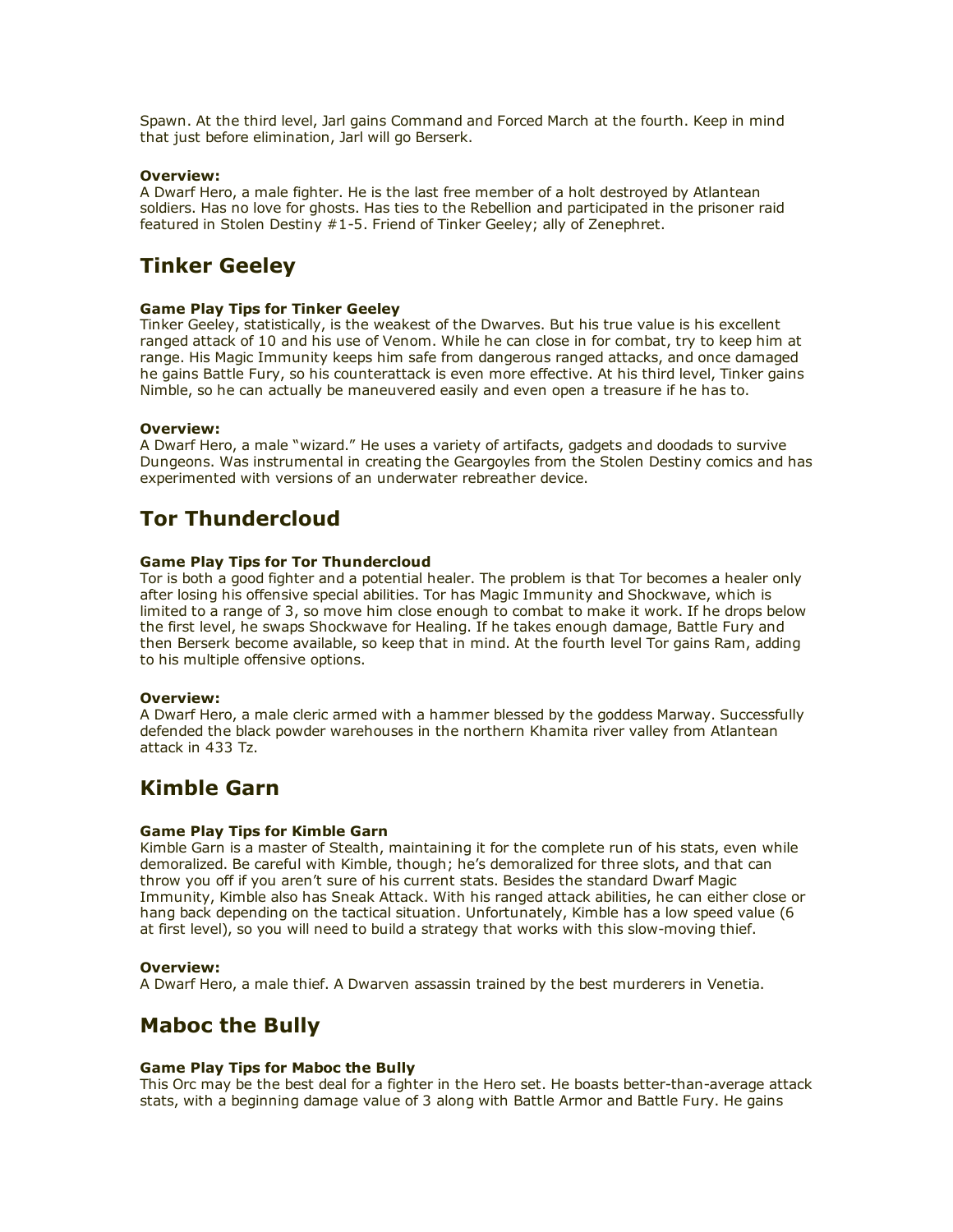Forced March at the second level, giving him a potential speed value of 9. He has no ranged attack, so get him in close and let him hit for 3 (or 4, after the fourth level) as often as you can. Watch for Berserk when he has taken too much damage.

## Overview:

An Orc Hero, a male fighter. Maboc is well known for getting his way in adventuring parties, whether by deception or brute force.

# Chaotic Grimm

## Game Play Tips for Chaotic Grimm

Chaotic Grimm follows the classic mold of an Orc magic user. He never has the same special abilities in consecutive slots, which means you must plan ahead in order to best use this figure. At the first through third levels, use his ranged attack because he has Magic Blast, Magic Confusion and then Shockwave. Even with a click of damage he has Flame/Lightning. At the fourth level he gains Necromancy, but his attack value drops to 1. At the fifth level he has Command and Defend, with an 18 defense. He does go Berserk at two different points as he takes damage, so watch for that.

## Overview:

An Orc Hero, a male wizard and Chaos Mage who is seeking new magics for his arsenal. He will work for anyone as long as it gets him ahead. While under mercenary contract with the Atlantis Guild, Grimm captured the old Riverdam and ultimately caused major flooding in Khamsin.

# Barber Hurgg

## Game Play Tips for the Barber Hurgg

Barber Hurgg may be the weakest Orc at the first level, with only 1 click of damage, along with the abilities for Healing and Magic Enhancement. So keep him close to a ranged attacker or use his ranged attack abilities and bring hurt Heroes to him for healing. After the second level, when his damage value increases, he gains Magic Healing. You should still keep him with a ranged attacker, but now he can heal from a distance. He does go Berserk just before becoming demoralized, so keep that in mind.

## Overview:

An Orc Hero, a Barber-Surgeon, who craves enough gold to build his own "hospital."

## Sneaky Grook

## Game Play Tips for Sneaky Grook

Like Barber Hurgg, Sneaky starts off weak for an Orc, with only 1 click of damage and Sneak Attack. It may be best to begin with his ranged attack, rather than trying to get the Sneak Attack down. Let another Hero lock up a Mage Spawn so that Sneaky can maneuver for the Sneak Attack. He gains Stealth at the fourth level, so he can work solo after that point. Sneaky receives Battle Fury and Berserk, but neither really does enough damage to make those viable options for attack.

## Overview:

An Orc Hero, a sneaky male thief who is secretly working for the mages of the Atlantis Guild.

# Kamune the Mighty

## Game Play Tips for Kamune the Mighty

Kamune is the most expensive Hero in Mage Knight Dungeons. At first level, he has an attack value of 10 (which grows to 13), a damage value of 3 (which grows to 5), Battle Fury and Toughness, so there is no reason to keep him out of close combat. He is the slowest fighter at his first level, so make sure you time his maneuvers precisely so he can use his offensive skills to the best advantage. Add Command and Ram at the fourth level, and Kamune becomes indispensable. He gains Regeneration if damaged enough, so you can plan for that in a bloody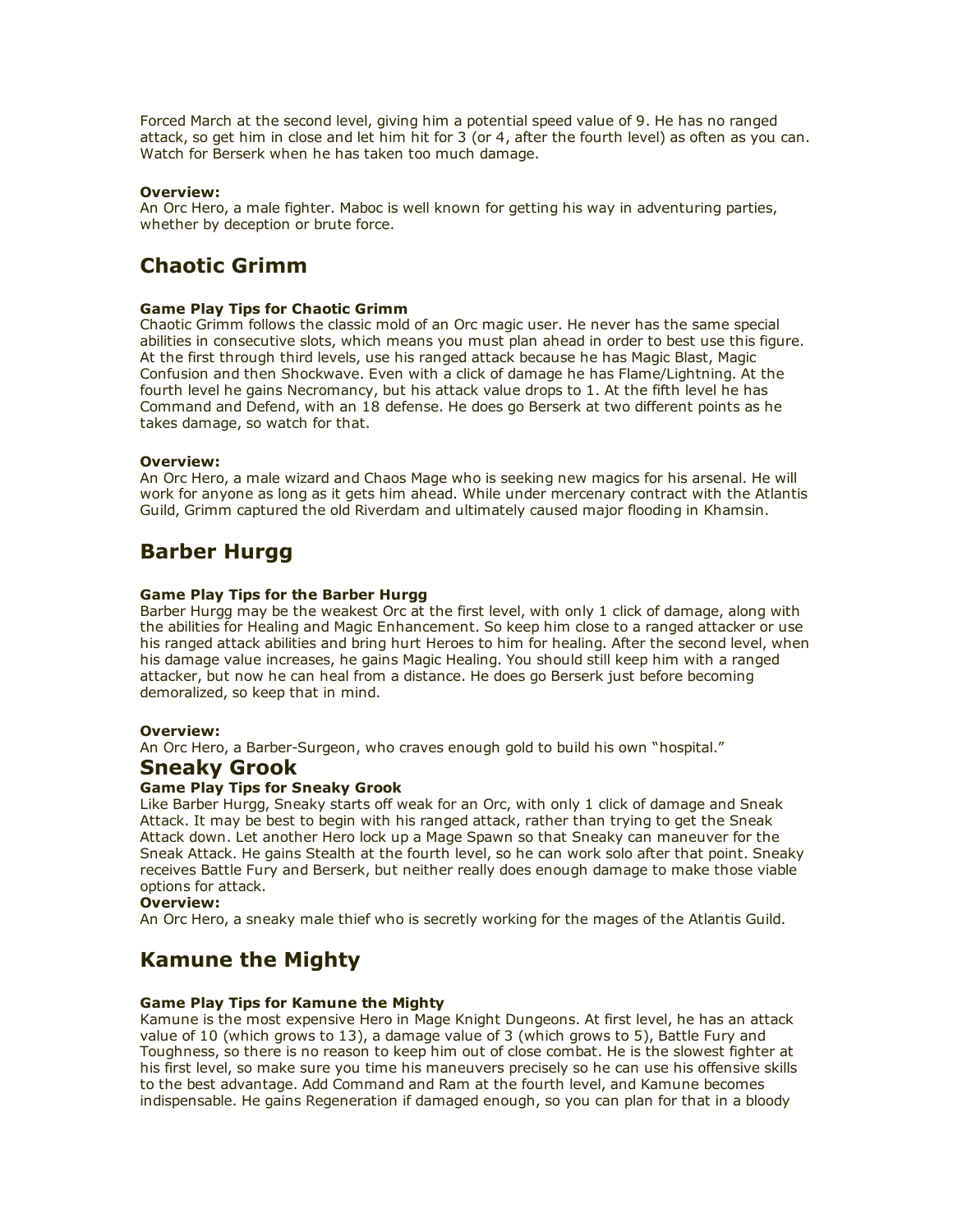combat.

## Overview:

A Troll Hero, a male fighter. Kamune quests for glory as great as the legendary Troll Paragon's—if not greater!

# Norfur Thott

### Game Play Tips for Norfur Thott

Norfur Thott is the only Mage Knight Troll who has a magical attack, although he doesn't gain Magic Blast until the third level. At first level, Norfur is your basic Troll, with a 10 attack and 3 damage, Toughness and Battle Fury. Like all Trolls he is slow and expensive, so pick him if you want to fight early and have magic later. His ranged attack allows him to be useful early on when his speed is a problem. He gains Regeneration just becoming demoralized, so use it before it's too late.

## Overview:

A Troll Hero, a male wizard with red skin. Norfur is seeking information about the true nature of ley lines and Magestone.

## Morg Bloodspiller

### Game Play Tips for Morg Bloodspiller

Morg Bloodspiller is the only Mage Knight Troll who has Magic Healing—and he actually has it at the first level. In exchange, this unique Troll sacrifices many of the typical Troll abilities--for instance, he never has Toughness and Battle Fury at the same time. His attack value is at Troll levels, so pay the extra points for Morg when you want a fighter/healer combo and don't be afraid to put him in both close and ranged combat situations. Like all Trolls he is slower than any of the other Heroes, and he will Regenerate if damaged enough.

#### Overview:

A male Troll Cleric who is famous throughout the Wylden for his cruelty to his enemies.

## Locksmith Karg

#### Game Play Tips for Locksmith Karg

Karg is a thief, a rarity for a Troll. His damage value is an un-Troll-like 2 and never increases as he gains levels, nor does he ever have Battle Fury and Toughness at the same time. To compensate, he is the fastest Troll Hero, with a first level speed of 8, and has Sneak Attack. This makes Karg a more calculating figure than your typical Troll, so you'll want to plan his attack strategy carefully. Karg has the normal Troll defense value, which allows him to step up to a treasure chest without worrying about traps. He will Regenerate if damaged enough.

## Overview:

A Troll Hero, a male thief who smashes chests and traps with his sword rather than trying to "pick" them. ("Gold doesn't break.")

## **Tracker**

## Game Play Tips for Tracker

Tracker is valuable for a Gnoll. His Stealth and improved attack value of 9 mean that he you can send him into the fray as fodder for a Hero. His higher attack value means that he can actually last in a fight with a Hero, but he's much more effective when joining an ongoing fight. Until he's ready to attack, keep him in areas with hidden terrain so he can't get picked off by Heroes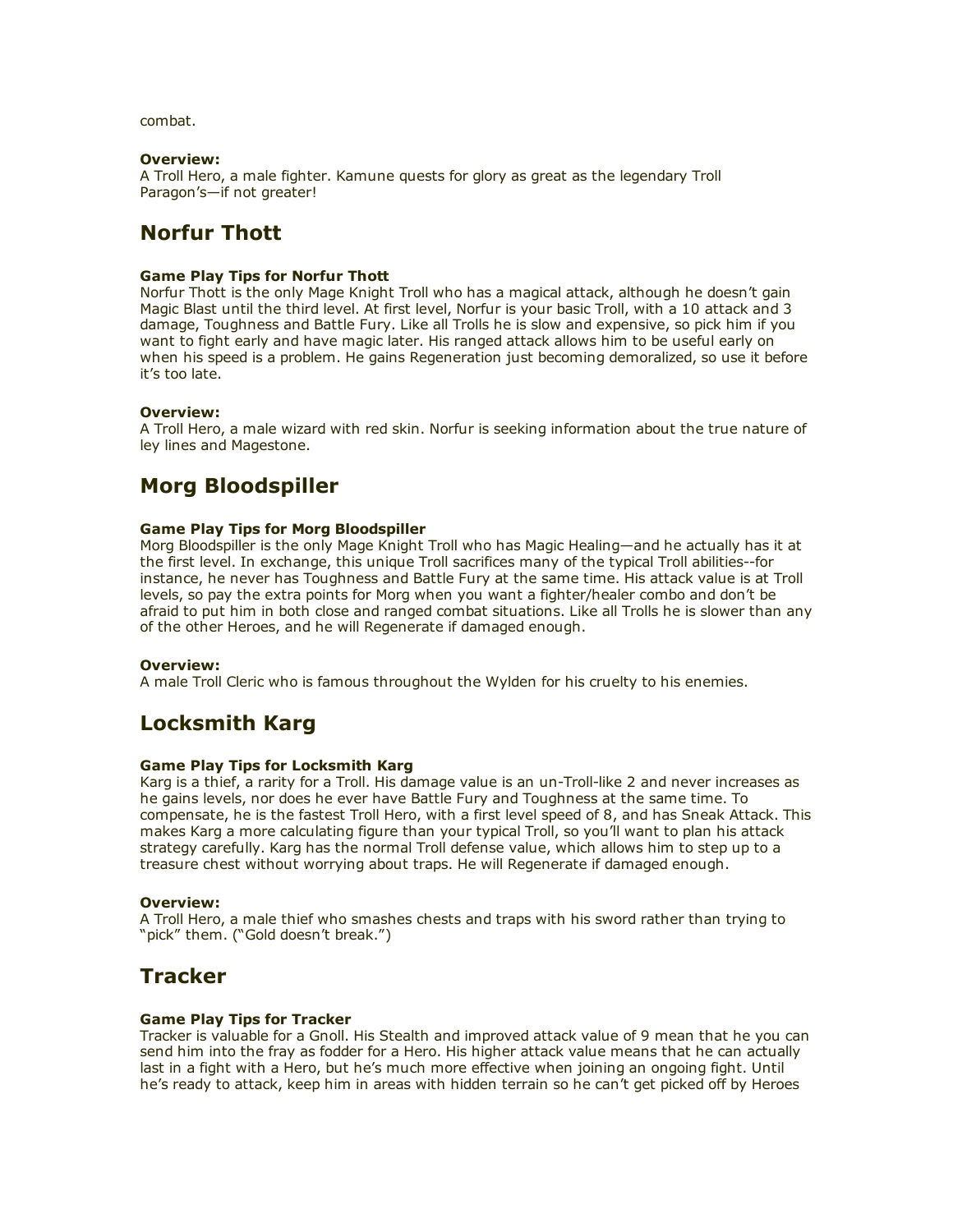with pesky range attacks.

### Overview:

A Gnoll Mage Spawn who is a master of underground travel and knows many secret ways between Dungeons. This Gnoll is extremely inquisitive and has a nose for trouble and secret passages.

# Dead-eve

## **Game Play Tips for Dead-eye**

Dead-eye adds Stealth and increased range (to 12) to his standard, which means limited Gnoll abilities. The only way to use Dead-eye is to keep him out of harm's way and send his ranged attack winging through those dark Dungeon corridors. Use the hindering terrain to keep him safe from counterattacks, and don't let him get too close or too exposed; he won't stand up to any kind of focused Hero attack.

### Overview:

A one-eyed Gnoll with a magical jewel in place of his missing eye. Can see in the dark or through fog and mist. He acquired the jewel from a Draconum wizard whom he scouted for in the northern mountains.

## Jawless Jenkins

### Game Play Tips for Jawless Jenkins

Jawless combines the benefits of the normal Skeleton from MK Rebellion with the Armored Skeleton from MK Dungeons. His attack value is still lower than his Rebellion counterpart's, but 2 slots of Weapon Master and a 5 Battle Armor mean that Heroes must close in to finish off this Spawn. But if they do they're risking that lucky shot that could send them to that big Dungeon in the sky. Jawless is pretty expensive for a Skeleton, so try to get him into close combat fast before the Heroes can pick his bones. Note: Although it does not specify it on the base, Jawless Jenkins is a Skeleton and follows all the normal rules for Skeletons and the Necromancy special ability.

#### Overview:

A dead adventurer who had his jaw stolen by a band of Orcs and has been moaning about it ever since. Jenkins has a one-track mind and generally won't stop until he finds what he's looking for.

## Young Rich

## Game Play Tips for Young Rich

Young Rich is the best of the Skeleton Archers. He deals more damage (starting at 2) and has two ranged attacks. He also has Nimble, allowing him to maneuver better and still get off a shot. In the long run, though, that's not saying much. He still only has 3 slots of statistics and really can't stand up for himself in close combat. Use Young Rich to pick off any Hero who wanders away from the group or an injured Hero who falls behind the team. Note: Although it does not specify it on the base, Young Rich is a Skeleton and follows all the normal rules for Skeletons and the Necromancy special ability.

## Overview:

A Skeleton Archer that accompanies Jenkins in death, as it did in life. Loyal squire. Does the talking for Jenkins, at least the hard syllables.

## Murrk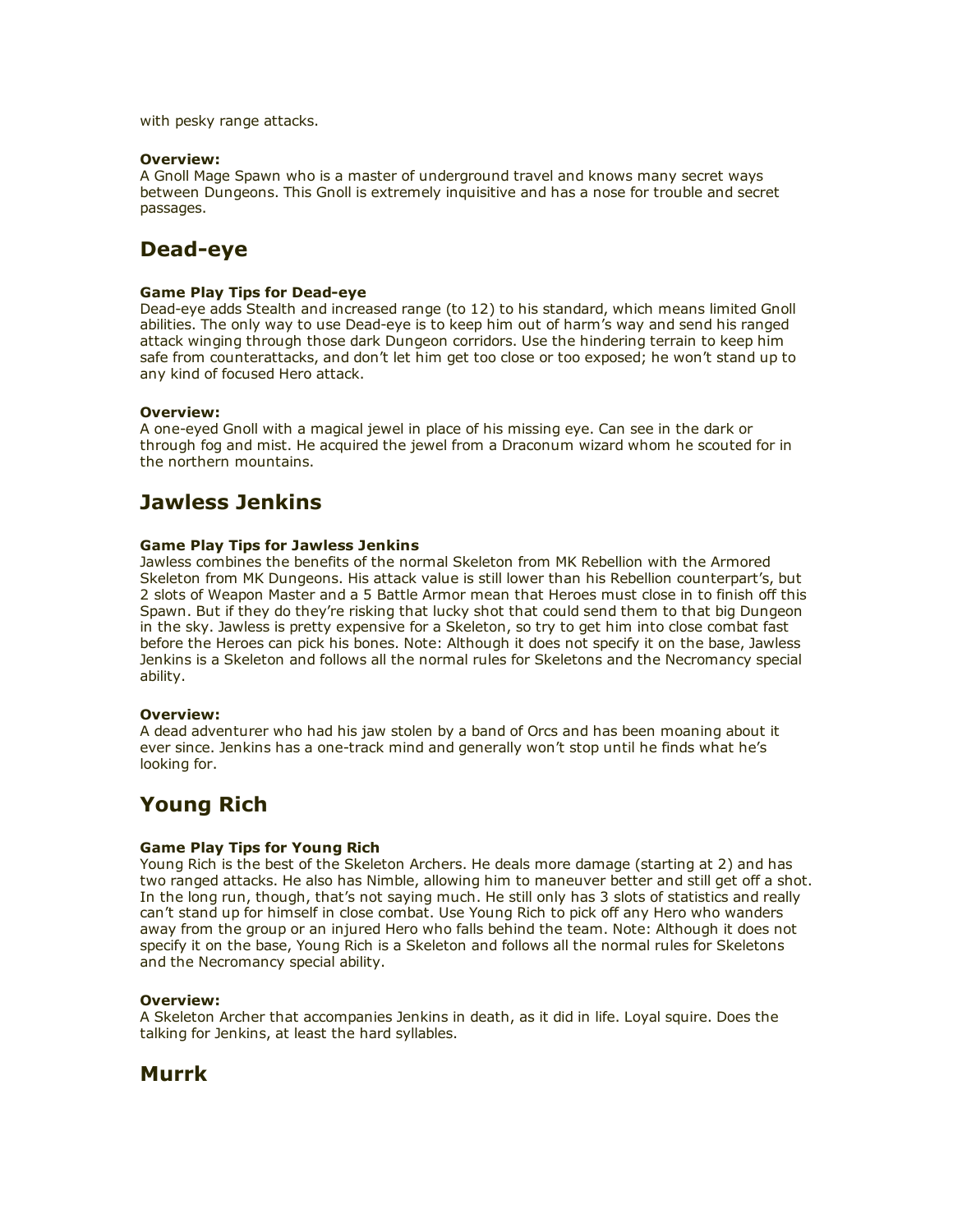## Game PLay Tips for Murrk

Murrk is a Lizard Man with enough training to be scary. With his bladed staff, Murk can Sweep attack as well as protect himself from a Hero's onslaught with his Pole Arm ability. Murk loses these special abilities right away, so use 'em while you've got 'em. Murk has a higher average speed and the Aquatic ability longer than any other Lizard Man, so he's very valuable in a water-filled Dungeon, where he can move, defend and attack quickly while others are bogged down.

### Overview:

A Lizard Man who found a secret passage into the Necropolis and lived to tell the tale. Mutters a lot about Zombies. Hunted by the Sect for his knowledge; they've wiped out a dozen Lizard tribes in attempts to kill him.

## Headstone

### Game Play Tips for Headstone

Gargoyles are already tough to hit with a base defense of 16. Headstone only makes matters worse by adding Toughness to the mix. Now Heroes have to work that much harder to destroy this Mage Spawn, usually forcing the top fighter on a team to take him down. Headstone cannot fly as far as other Gargoyles (he tops out at a speed of 8), but he has Flight for more slots. Use his flying ability to get him in and out of combat quickly when he needs to.

### Overview:

A Gargoyle that supposedly has the Hand of Manus in its belly, a magical artifact that weighs the truth and informs its "holder" whether the people around him are being truthful or deceptive.

## Volcorga

#### Game Play Tips for Volcorga

Volcorga, like Headstone, adds Toughness to an already high defense value of 18 (which is even better than the toughest Magma Guardian). So while this beast can be hit by ranged attacks, they may not affect it. Once Toughness is gone, Battle Armor remains and a Hero still must close to take it out. Like other Magma Guardians, its attack and speed values are average, so use this Spawn to block a Hero team's forward progress.

#### Overview:

A Stone Guardian that prowls the deepest parts of the old fortress of Stonekeep. Stonekeep is a bone of contention between the KI and the League and has traded hands a dozen times in the past few centuries. Its tunnels and secret chambers are seemingly countless.

# Mirajon

## Game Play Tips for Mirajon

Mirajon is a single-strike, do-or-die Mage Spawn. Mirajon has the Dodge ability in his first slot like other Satyrs, and he adds the quick-strike abilities of Sneak Attack and Dodge. But he only has 1 slot of stats. Once he's hit, he's gone. While Dodge may keep him alive for an extra activation, it won't carry him much farther than that. As a result, placement is a primary concern. Use all of his speed to move and strike so he can do maximum damage.

#### Overview:

A Satyr who enjoys making trouble between the Forest Trolls and the Mountain Trolls of the Sturnmounts. Mirajon is openly hunted by the Elemental League for the problems he causes between Troll tribes.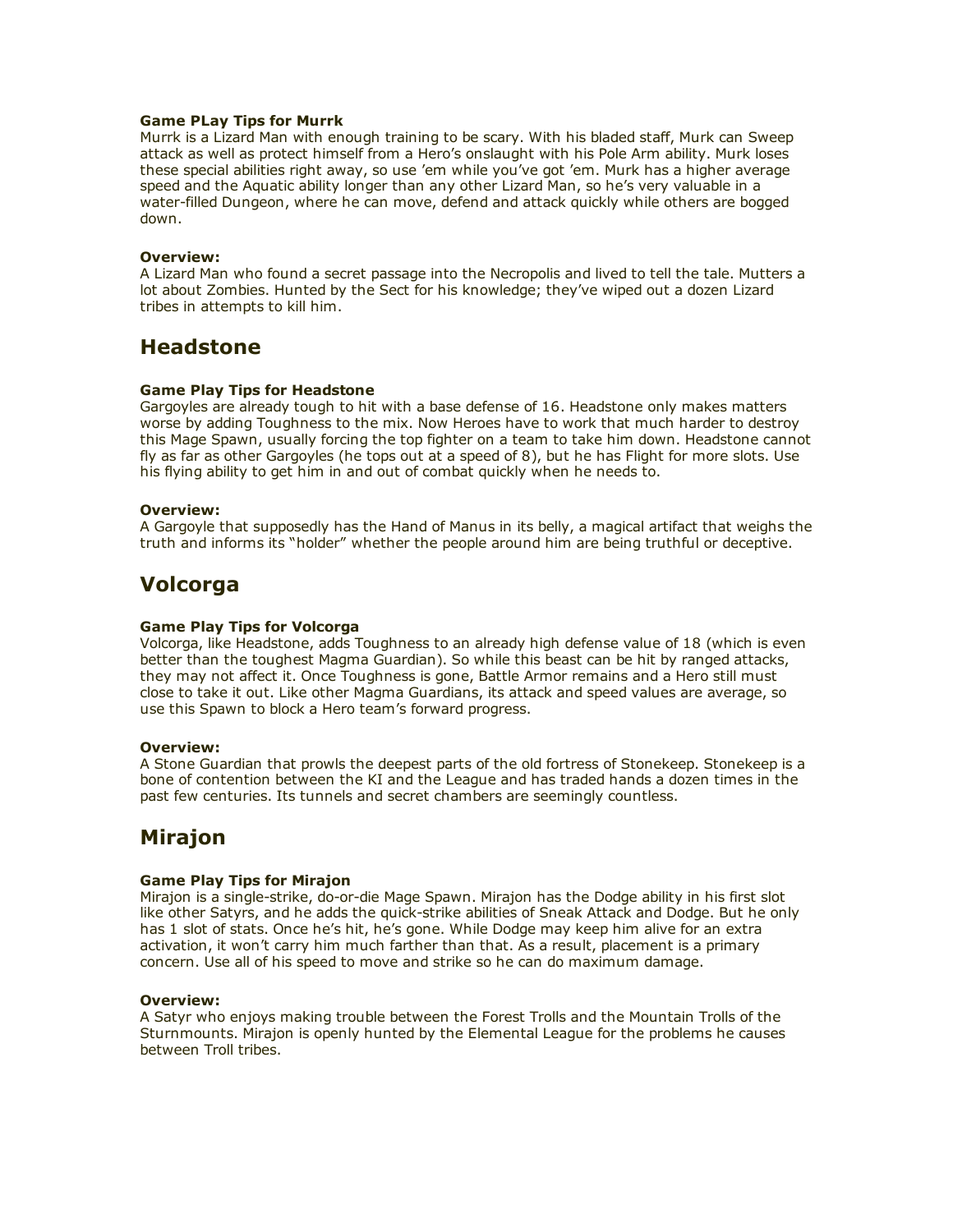# Trick

Trick Potbellied Gremlins are annoying, and Trick has honed that ability to a fine art. While he doesn't have Stealth, he bounces between Limited Invisibility and Magic Immunity, so even when you can see him you must use conventional weapons to hit him. Trick doesn't demoralize; instead, he becomes Invulnerable, so use him to block line of fire to other Mage Spawn or on opportunistic attacks. His speed of 5 is a liability, so manage him carefully, and use him to attack or hinder Heroes' attacks.

## Overview:

A Potbellied Gremlin who quaffed a potion of agelessness from a High Elven mage. Is more than a thousand years old, completely insane, and spends much of his time howling and gibbering.

## Sneenox

## Game Play Tips for Sneenox

Sneenox is just a better Demolishing Ape. He has a better attack value, he keeps the Nimble special ability for more slots, and he never demoralizes. So use this great ape the same way you would any other Demolishing Ape, only more effectively. Use the ranged attack, even though it's only a range of 4. Dodge any attack and still get off a counterattack with the Battle Fury advantage. Also, don't fear close combat while Sneenox still has Dodge, but once it's gone stick to the ranged attacks.

## Overview:

A Demolishing Ape who was the pet of a lesser Shyft Matriarch before he killed and devoured her. He still bears the magical spear and shield his Matriarch gave him. Can mimic her final cries for help.

# Ankhet

## Game Play Tips for Ankhet

Ankhet can hurt you both before and after she changes into her cat form. As a human, she has Sneak Attack and Forced March. So it can be a nasty shock to a Hero when she hurts him bad and then, after taking just 1 click of damage, becomes even tougher as a were-creature. She has the standard Werecat abilities of Nimble and Battle Fury, so she can hold her own in close combat or stay mobile for quick strikes on any lone Hero.

## Overview:

A Werecat, the true alpha of her pack, who can command cats of all kinds with her purr or hiss. She prowls Dungeons searching for weapons that Shifters can use in the fight against the hated humans.

# Brimbidus Grimm

## Game Play Tips for Brimbidus Grimm

Very few survive the blade and horns of Brimbidus Grimm. With Ram, he can move his full distance and still hurt a Hero. Once he arrives, let him fight toe-to-toe. With Weapon Master and Sweep, Brimbidus can deal out some real damage, while his Toughness limits how much he will receive in return. With Battle Fury, the counterattack is a dangerous tool at his disposal. Fear nothing with Brimbidus; even if he takes damage he will eventually go Berserk--and no Hero wants that.

## Overview:

The head warrior of the Praxis labyrinth, one of the largest Minotaur labyrinths in the Land.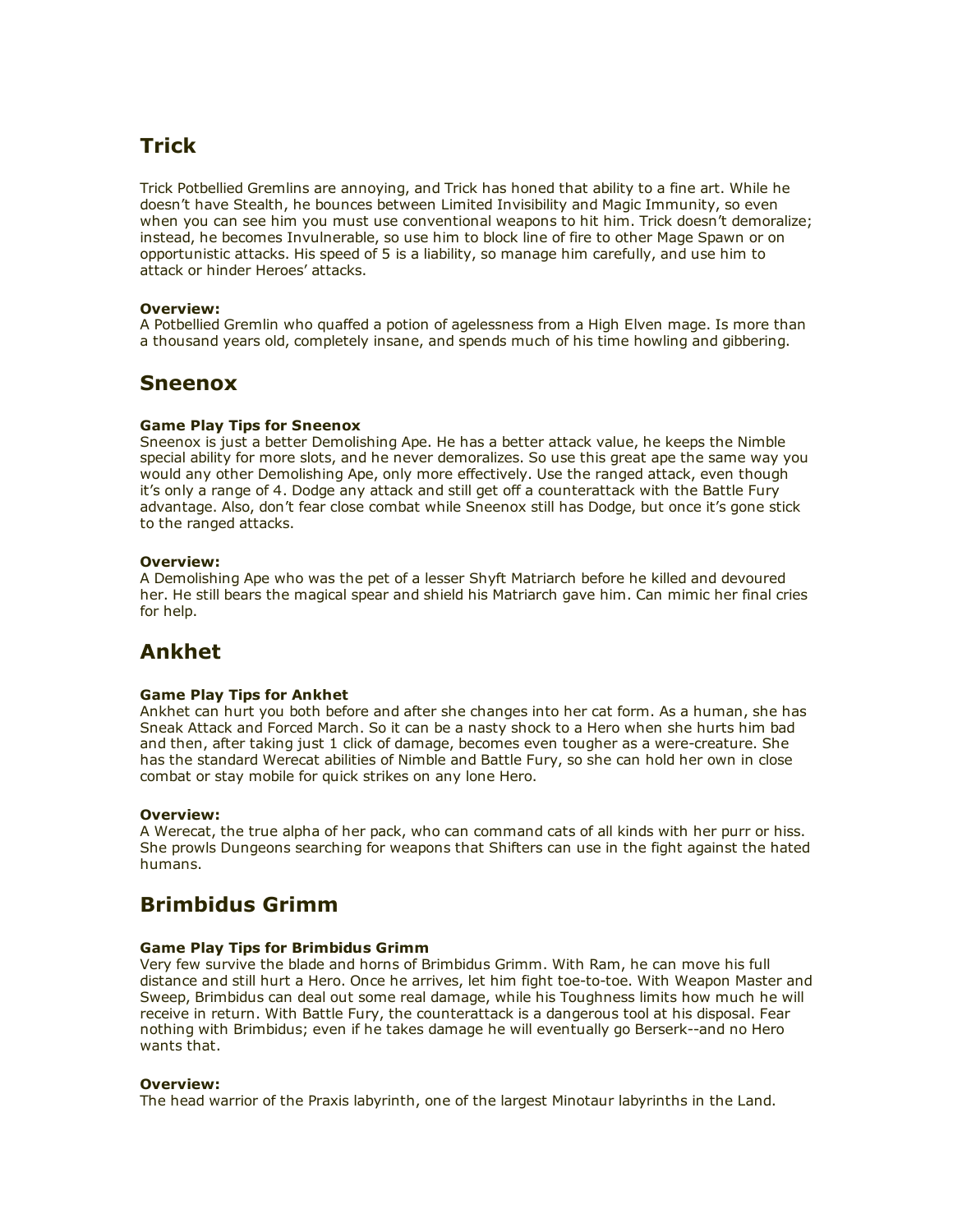Brimbidus carved many of the tunnels himself, and they are a three-dimensional masterpiece of confusion. Praxis labyrinth is in the heart of the Ailon Mountains.

# Morgarius Stamp

Morgarius Stamp Morgarius is that most dangerous of Minotaurs: a trained one. He not only has a Magic Blast attack, but once he losses that he also gains Magic Confusion and Magic Retaliation. When he loses those, he gets Magical Healing and Magic Enhancement--and that's just before he goes Berserk! He is a one-beast wrecking crew. Also, as a Minotaur, Morgarius begins with Ram, Toughness and Battle Fury and has a damage value of 3. So up close or far away (ranged is better, though), he will cause Heroes some serious pain.

## Overview:

A Minotaur mage, the head mage of the Praxis labyrinth, the largest Minotaur labyrinth known in the Land. Morgarius oversees the treasure hoards and forge-mines in Praxis.

## Silver

## Game Play Tips for Silver

Venom is the Medusa's specialty. Silver adds a twist to the normal Medusa attack options, since she has Venom early but loses it quickly and gains Vampirism in exchange. While that may seem like a step down, she is Vampiric while also being Berserk. Finally, if a Hero can fight her through that set of slots, she can Regenerate, and the battle starts again. Get her into combat as soon as possible, as her Battle Fury makes her more potent on counterattack than on an actual attack.

## Overview:

A surprisingly intelligent Medusa who leads an organization of female assassins, ex-Amazons and Naga in Venetia. Silver lives in great comfort in the labyrinth of cold stone corridors, staircases and ladder mazes. She is an anomaly among her kind.

## Susservus

## Game Play Tips for Susservus

With his Sweep attack and 180-degree arc, Susservus can attack multiple Heroes at one time. That is standard Hydra Serpent fare, but Susservus also has Aquatic, so he's at home in the water hazards found in the deepest Dungeons. The best use of Susservus is to pick Heroes off in the water. Don't worry about taking damage because Susservus has a click of Regeneration at the fourth and sixth slots, allowing him to heal back up and attack again.

## Overview:

A Hydra Serpent that guards the ancient tunnels beneath Down Town, under the floating city of Atlantis. May at one time have been a pet of Tezla's.

## Yumus

## Game Play Tips for Yumus

Unlike standard Animated Mud, Yumus has learned how to hunt by blending into the background with its Stealth ability. In its first slot, Yumus has Charge. That is very important for a Mage Spawn with a speed value of 4. In exchange for that flexibility, Yumus does less damage on average and has a lower defense value, although he does have Toughness early on. Use Yumus to block Heroes from moving or hide other Mage Spawn so they can't be hit with a ranged attack.

## Overview: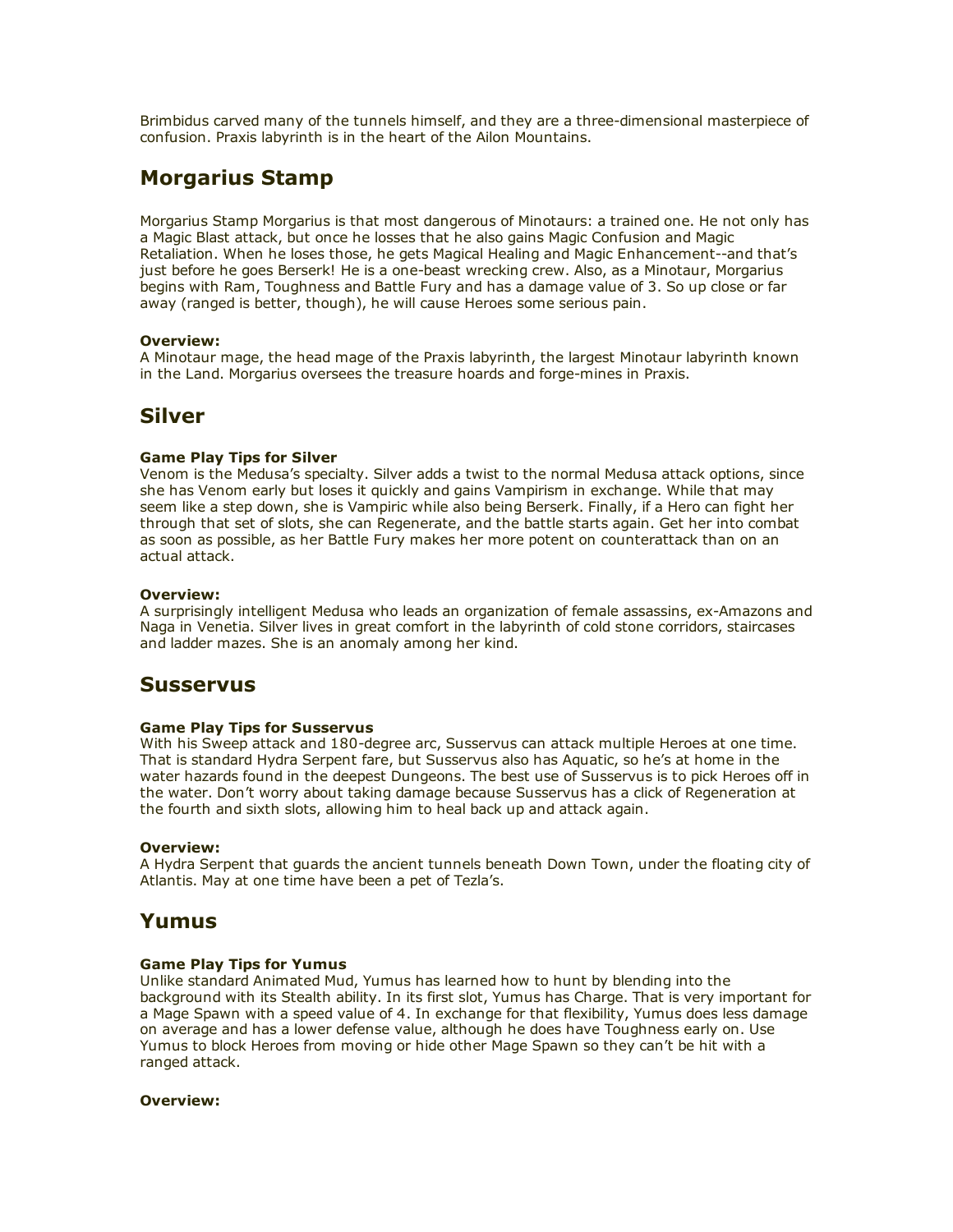Animated Mud that has grown so large over the years that there are hundreds of separate Yumus that all think with the same mind. Killing one part only angers the rest of the collective creature.

# **Draxx**

## Game Play Tips for Draxx

Replacing the early Venom attacks with a Flame/Lightning attack and the ability to target multiple opponents, Draxx is more of a ranged attacker than other Manticores. His Flight ability keeps him mobile and allows you to hold him back for ranged attacks. Don't forget to use his Battle Fury ability even on ranged attacks. Once he loses Flame/Lightning, though, his baser nature emerges with the standard Manticore Venom attack. It only lasts for 2 slots, so make the most of it and attack as often as possible.

## Overview:

An immortal Manticore who guards the entrance to a Dungeon beneath the peaks of the Rivvenheim Mountains. He typically questions his food before attacking, and the riddles have answers that no living person should know.

# **Deathroot**

## Game Play Tips for Deathroot

Deathroot differs greatly from the standard Deadwood Golem. He begins with Limited Invisibility and Sneak Attack, two abilities not found in others of his kind. It only has those abilities for 1 slot, though, before it reverts to the traditional Magic Retaliation of its kind. It also gains Stealth at this time, and its speed value increases. With these talents, use Deathroot as a sneaky Spawn and keep him near hindering terrain. That way ranged attacks can't hit, but he can get close enough to a Hero for a close combat attack.

## Overview:

A Deadwood Golem that prowls the beaches around the Black Lake.

## Tusk

## Game Play Tips for Tusk

In his human form, Tusk is faster and maintains Forced March longer than the typical Wereboar. But what really makes Tusk special is that he gains the Ram ability after he loses Charge--so he can still move his full distance and deliver the damage. Tusk will also go Berserk if he takes enough damage. While in "were" form Tusk has Toughness and Battle Fury as well, so use him offensively and let him move and attack at will. In the end, Tusk will deliver much more damage than he ever takes.

## Overview:

A female Wereboar who guards an ancient forest labyrinth near the Dragon Grove. Tusk is the pet of the Priests of the Dragon Grove and a well-fed defender of their hidden enclave.

# Atayet

## Game Play Tips for Atayet

Atayet may be the deadliest of any "were" Mage Spawn—once she converts to the Weresabertooth, she has 5 full slots of Weapon Master. She only loses it when she becomes Berserk. As a human she has Forced March, which changes to Charge. She eventually replaces Charge with Quickness, which makes her one of the very few deadly Mage Spawn team players. Round her out with Battle Fury and Toughness, and Atayet is one Mage Spawn that you want